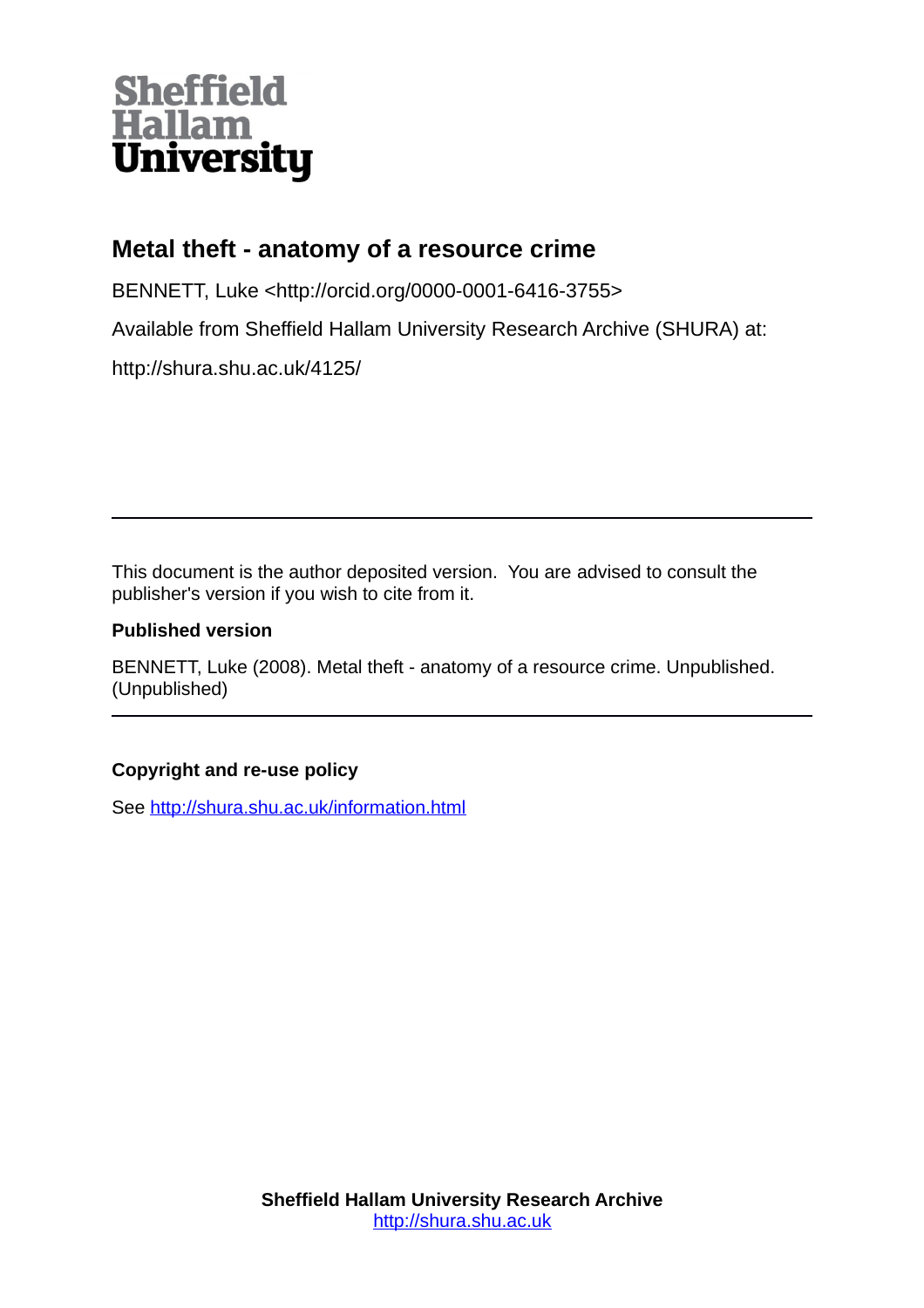## **Metal theft - anatomy of a resource crime**

Luke Bennett, Senior Law Lecturer, Sheffield Hallam University

#### [l.e.bennett@shu.ac.uk](mailto:l.e.bennett@shu.ac.uk)

#### ABSTRACT

**This paper was drafted in Summer 2008. It features ideas and events that could not fit into my published paper 'Assets under attack: metal theft, the built environment and the dark side of the global recycling market'** *Environmental Law and Management* **20, 176-183 (2008). At the time I intended to develop the draft into a companion piece to that paper, but other projects distracted my attention. Accordingly this draft paper is a little dated in its focus upon pre 2008 examples, however its conjectures on the nature and motives of metal thieves may still be worthy of some attention. I therefore offer this paper to public view on an 'as is' basis. If anyone finds my comments of interest then I would be glad to receive any comments and might thus be spurred to update the treatment and examples featured in the present draft.**

#### **1. Introduction**

1

Take a walk along many urban or suburban pathways and, if you pause and look carefully, you are likely to see them. There, on the ground, a twist of redundant rubber and a few shards of burn out machinery. They are human droppings and they have a story to tell. These discards are the remnants of a very lucrative and rational activity. An activity that has its own multi-million pound global infrastructure. These are signs of a market that is having a very damaging effect on the physical world around it. There is a whole human ecology at work here. Let's explore.

These discards are signs of metal theft. Impromptu bonfires are lit near to the neglected buildings and structures from which the copper cabling has been ripped. The flames are a quick and cheap way to get through the rubber or plastic coating to the glittering prize beneath. That prize is copper.

A bunch of copper gathered in this way fetches a very good price at a local scrap yard as raw stock for recycling. Better still rip out lightening conductors, copper plumbing and gas pipes or steal whole cable reels from stock yards - no need for bonfires then. And while in the area why not strip the local roofs of their lead flashing too?

Meanwhile, 5000 miles away in China, the finishing touches are fixed to the Olympic stadium and attendant developments that mark the 1.22 Billion Euros<sup>1</sup> investment in built environment and new infrastructure that is the 2008 Olympics<sup>2</sup>.

 $1$  Online article dated 29 January 2008, quoting vice mayor of Beijing (source: pro-Chinese government website [www.radio86.co.uk](http://www.radio86.co.uk/) (accessed 11 March 2008))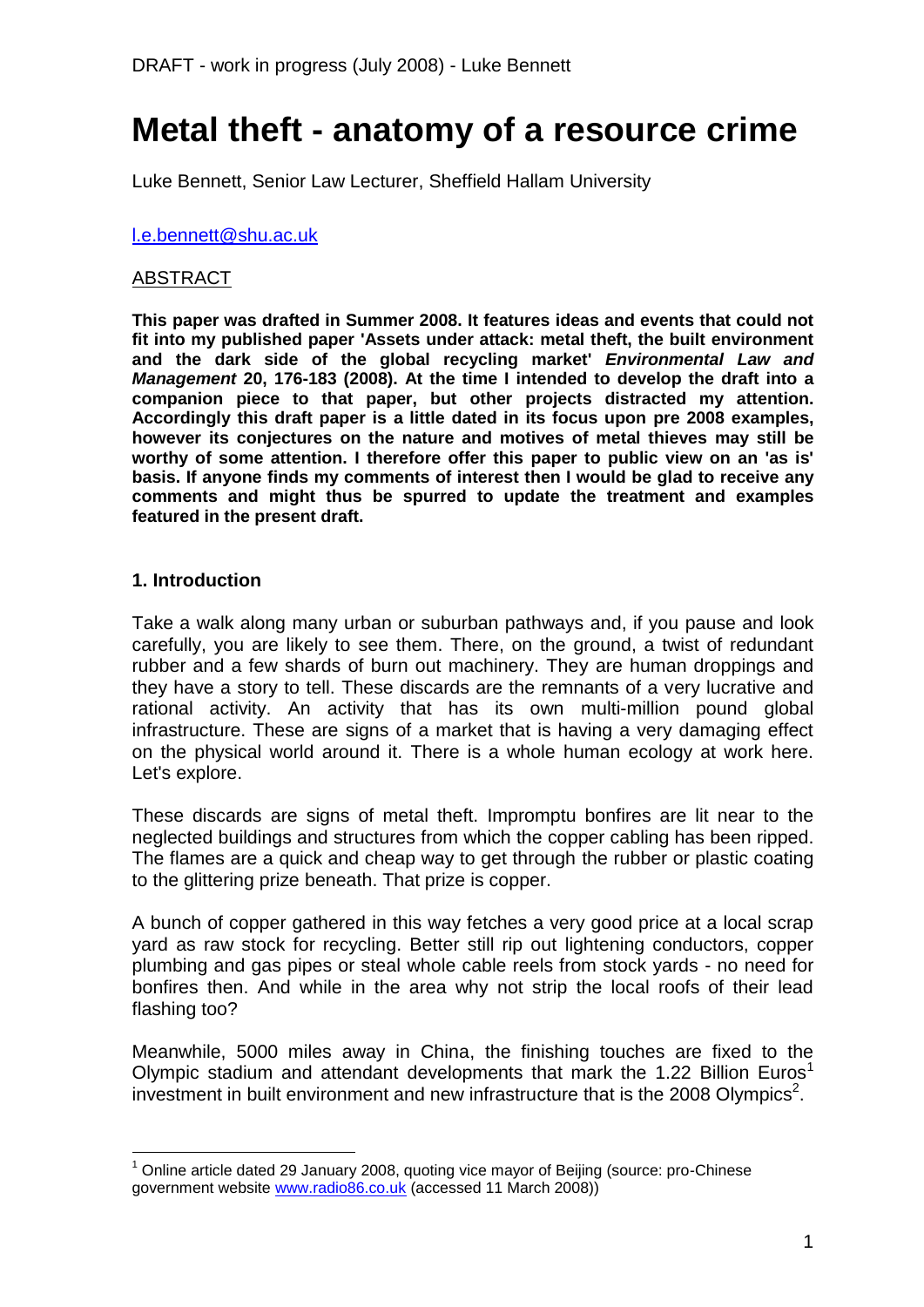Popular wisdom (even in public administration circles) has it that much of the UK originating copper (and lead and other valuable non-ferrous metals like aluminium and brass) forcibly "recycled" by these means now form the power cables, electrical components and architectural finishes of these new Chinese buildings<sup>3</sup>:

"The copper is going through larger scrapyards, then to smelters and then by ship to China, which has an incredible demand for copper, particularly with the Beijing Olympics coming and the demand for telecoms infrastructure," (Andy Trotter, Deputy Chief Constable of the British Transport Police)<sup>4</sup>.

#### **2. Why is metal theft happening?**

The world price of copper has risen 180% since mid 2003, to sustained record heights. Warehouse stocks of copper on the international metal markets are at very low levels.<sup>5</sup> Against such a background the demand for copper has fuelled a conspicuous rise in the pillaging of the built environment around the World.

#### **3. The impacts of metal theft**

#### *What is happening locally?*

The following are a cross section of incidents occurring in the South Yorkshire sub-region in the past 12 months:

- May 2007: Sheffield spate of theft of lead from roofs from schools and community facilities<sup>6</sup>
- Over two nights in July 2007 lead flashing was stripped from 12 homes in one Sheffield street<sup>7</sup>
- In November 2007 a 23-year-old man believed to have been attempting to steal copper from an electricity substation near Retford, north Nottinghamshire was left in a critical condition with 25% burns in a Sheffield hospital after suffering a 33,000 volt electric shock during the break in. $8$

 $2$  Non-official analysts assess the overall Olympics related real estate investment as much higher see for example an 26 January 2006 article in US publication MoneyNews which estimated the total development investment at \$160Billion: source [www.newsmax.com](http://www.newsmax.com/) (accessed 12 March 2008) 3 According to a 16 January 2008 press report in China Daily, the 6.93 tons of copper required for the minting of the 2008 Olympic medals is being sourced direct from the "the diversified minerals and medals sponsor", mining transnational corporation BHP Bilton, who will supply the copper direct from their mines in Australia and Chile. According to: [www.beijingolympicsfan.com](http://www.beijingolympicsfan.com/) Copper is required for both the gold and bronze medals.

<sup>4</sup> Quoted in the Guardian, 28 May 2007

<sup>&</sup>lt;sup>5</sup> "Copper Fundamentals Still Bullish": an investment report (March 2008) published by [www.goldworld.com](http://www.goldworld.com/)<br><sup>6</sup> The (Sheffield) Ste

The (Sheffield) Star, 17 May 2007

<sup>&</sup>lt;sup>7</sup> The Sheffield Star, 6 August 2007

<sup>8</sup> Newspaper report: Sheffield Star, 27 November 2007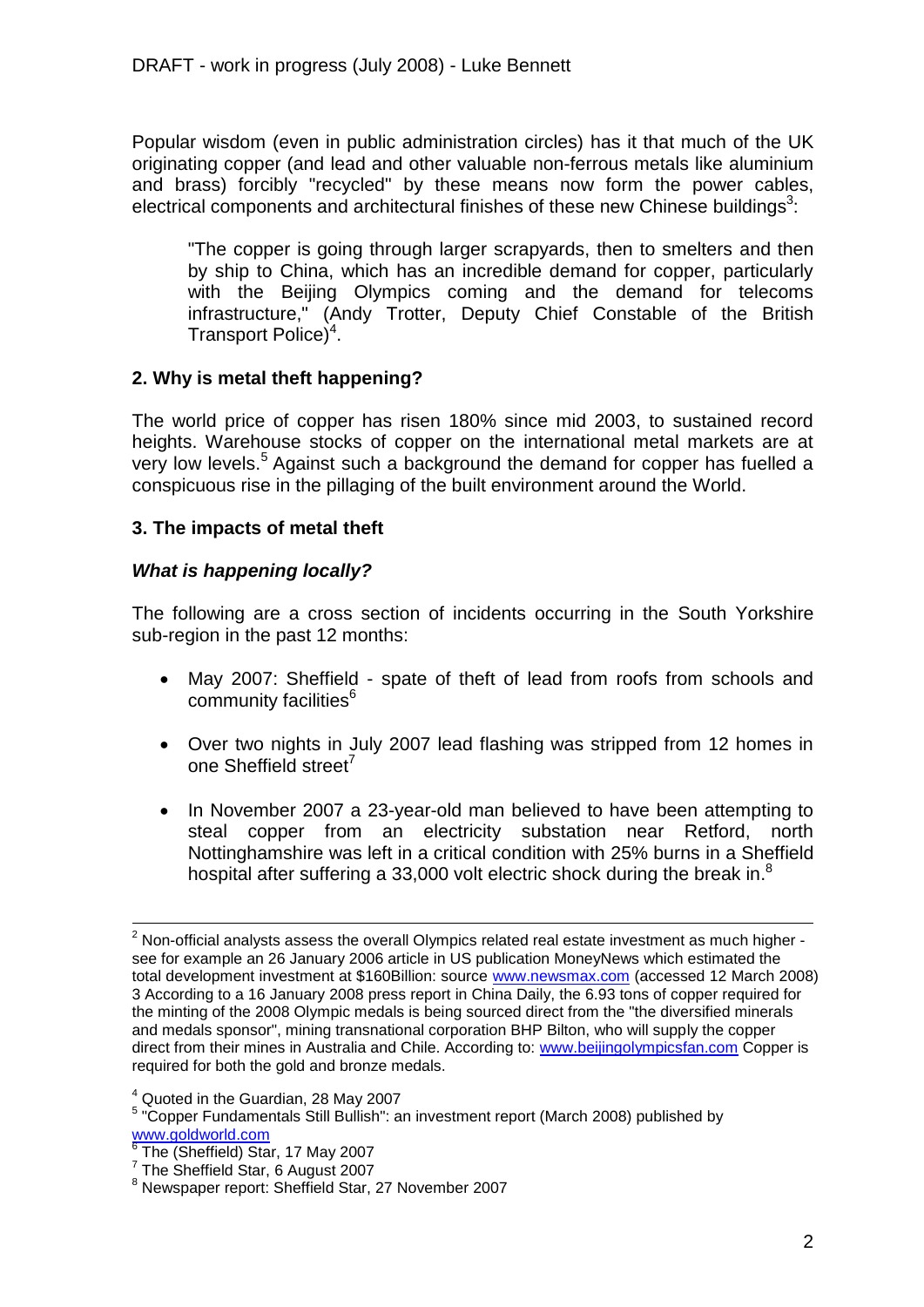- In just the first two months of 2008 Sheffield Homes (the City's main social housing provider) was notified of 40 houses on their Firshill estate that had been targeted by metal thieves and had their external copper gas pipes stolen.<sup>9</sup>
- In February 2007, two men aged 41 and 34, both of Bentley, South Yorkshire were jailed for 30 months and 21 months respectively, after over two-and-a-half miles of copper cable from Yorkshire's railway network was found in their back gardens. The cable cost around £150,000 to replace.<sup>10</sup>
- In December 2007 thieves stole a lorry and its cargo of metal piping and cable from an Industrial estate near Doncaster. The vehicle was later found empty and abandoned in West Yorkshire.<sup>11</sup>

#### *The wider impacts*

Internet web pages from local and national newspapers, utility companies, solutions providers and law enforcement authorities reveal a catalogue of pillaging around the world: and have provided the source material for much of this paper, key UK impacts include:

- Copper theft is thought to have been the cause of the demolition of a bungalow in Bradford on 22 May 2007. The unoccupied house exploded after copper gas pipes on the outer walls were fractured, apparently by someone trying to rip them out. Police were reported to be looking for two boys, aged 10 and 11, in relation to the explosion.<sup>12</sup>
- Copper theft caused more than 240,000 minutes of delays for train passengers in 2006 after a near-fivefold rise in robberies at tracks and depots.<sup>13</sup> On 21 November 2007 cable theft caused rush hour chaos as 71 trains were cancelled due to the theft in Greater Manchester<sup>14</sup>. British Transport Police claim that:

"after the threat of terrorism, the theft of cable is one of BTP's biggest challenges"<sup>15</sup>.

• In January 200, The Three Watchers, a bronze sculpture, was stolen from Roehampton University's campus. The sculpture's value as art was £300,000 - but Police fear that its was stolen for its scrap metal value: a mere £1,000<sup>16</sup>

 9 The Sheffield Star, 10 March 2008

<sup>10</sup> Source: Doncaster Star, 20 June 2007

<sup>11</sup> Source: Doncaster Star, 15 December 2007

<sup>12</sup> Source: the Guardian, 28 May 2007

<sup>&</sup>lt;sup>13</sup> Source: the Guardian, 28 May 2007

<sup>&</sup>lt;sup>14</sup> Source: Manchester Evening News, 21 November 2007

<sup>15</sup> British Transport Police press report, 10 July 2007

<sup>&</sup>lt;sup>16</sup> Source: The Guardian, 26 January 2006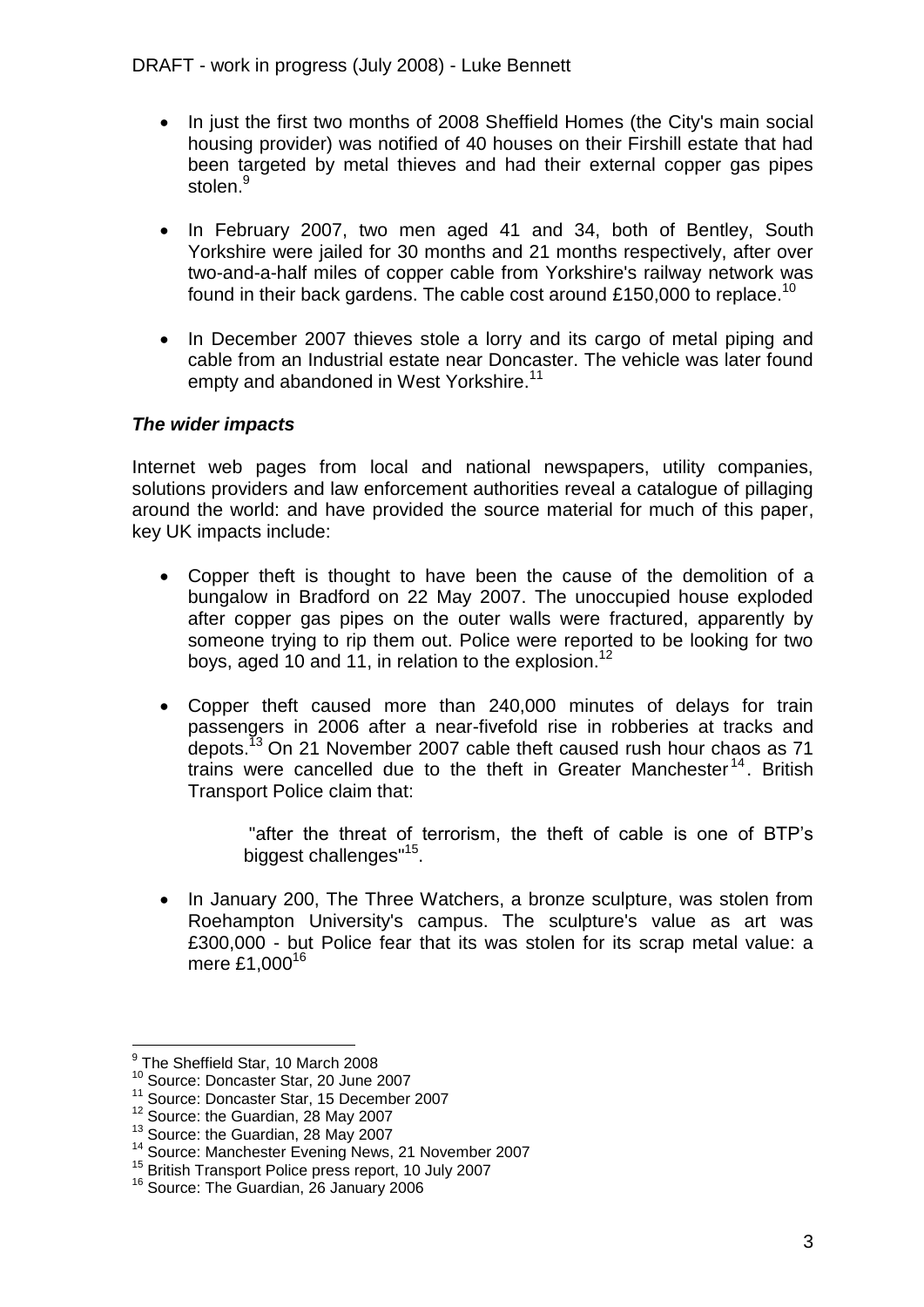- Such is the demand that (pre 1992 edition) 2p pieces are more valuable if they are melted down for their 97% copper content.<sup>17</sup> (the Royal Mint estimates that there are more than eight billion pre-1992 1p and 2p coins still in circulation)<sup>18</sup>
- The impact upon Churches has been particularly pronounced, and the reaction of the main insurer, Ecclesiastical Group, particularly prominent. Ecclesiastical spokesman, Chris Pitt has said:

"The problem of theft of metal from churches is nothing short of an epidemic. We've never seen a trend of theft which is so widespread and taken hold so quickly."<sup>19</sup>

Claims statistics from Ecclesiastical (who insure over 95% of Anglican churches in the UK) show claims for metal theft rising from £300,000 (85 claims)<sup>20</sup> for the whole of 2005 to £7.6Million (2,200 claims) for the first nine months of  $2007^{21}$ .

 The impact of metal theft reverberates across the insurance industry, for example:

> "You can't put copper on an open trailer any more, and insurance premiums are shooting up," said Simon Paynton, head of the International Wrought Copper Council.<sup>22</sup>

 Scrap metal yards have themselves been targeted by metal thieves and have had to invest in increased security, in one raid on a yard in Shropshire a stolen lorry was used to smash a way into the locked yard $^{23}$ .

With little search effort it is possible to find contemporary (English language) metal theft stories in the full spectrum of countries around the World, for example USA and Canada, France, Italy, Israel<sup>24</sup>, Malaysia<sup>25</sup>, Jamaica<sup>26</sup>, Australia<sup>27</sup>, South Africa and Micronesia<sup>28</sup>.

<u>.</u>

Australia [\(http://www.abc.net.au/news/stories/2008/03/03/2178773.htm\)](http://www.abc.net.au/news/stories/2008/03/03/2178773.htm) accessed 20 March 2008 <sup>28</sup> See 21 November 2006 article *"Global copper thefts on rise"* at:

[www.energybulletin.net/22790.html](http://www.energybulletin.net/22790.html) (accessed 20 March 2008)

<sup>&</sup>lt;sup>17</sup> Source: the Guardian, 28 May 2007

<sup>&</sup>lt;sup>18</sup> Source: BBC News online report, 27 October 2007

<sup>19</sup> Newspaper interview, Wales on Sunday, 30 December 2007

<sup>&</sup>lt;sup>20</sup> Source: the Daily Telegraph, 22 January 2008

<sup>21</sup> Ecclesiastical Insurance Group website, accessed 19 March 2008:

<http://www.ecclesiastical.com/theftofmetal/index.aspx>

 $^{22}$  Quoted in the Telegraph, 13 May 2006 [\(www.telegraph.co.uk:](http://www.telegraph.co.uk/) accessed 12 March 2008) <sup>23</sup> Shropshire Star, 15 June 2007

<sup>&</sup>lt;sup>24</sup> "Image System Will Protect 100,000 Square-Meter Israel Assembly Plant and Enhance Loss-*Prevention Pro."* By: Larkin, John, Automotive Industries, 10994130, Apr2006, Vol. 186, Issue 4; <sup>25</sup> "*Lorry drive hijacks own vehicle carrying scrap metal"* New Straits Times, 1 January 2008

<sup>26</sup> *"Alleviating Shortage of Cement, Basic Food Items and Regulating Scrap Metal Trade* 

*Dominated Activities of Industry Ministry"* Jamaican Information Service 28 December 2007 <sup>27</sup> *"Pair charged with \$1 Million copper theft"* ABC News report (on line), 3 March 2008, which reports the widespread transport disruption that is being caused by a wave of railway cable theft in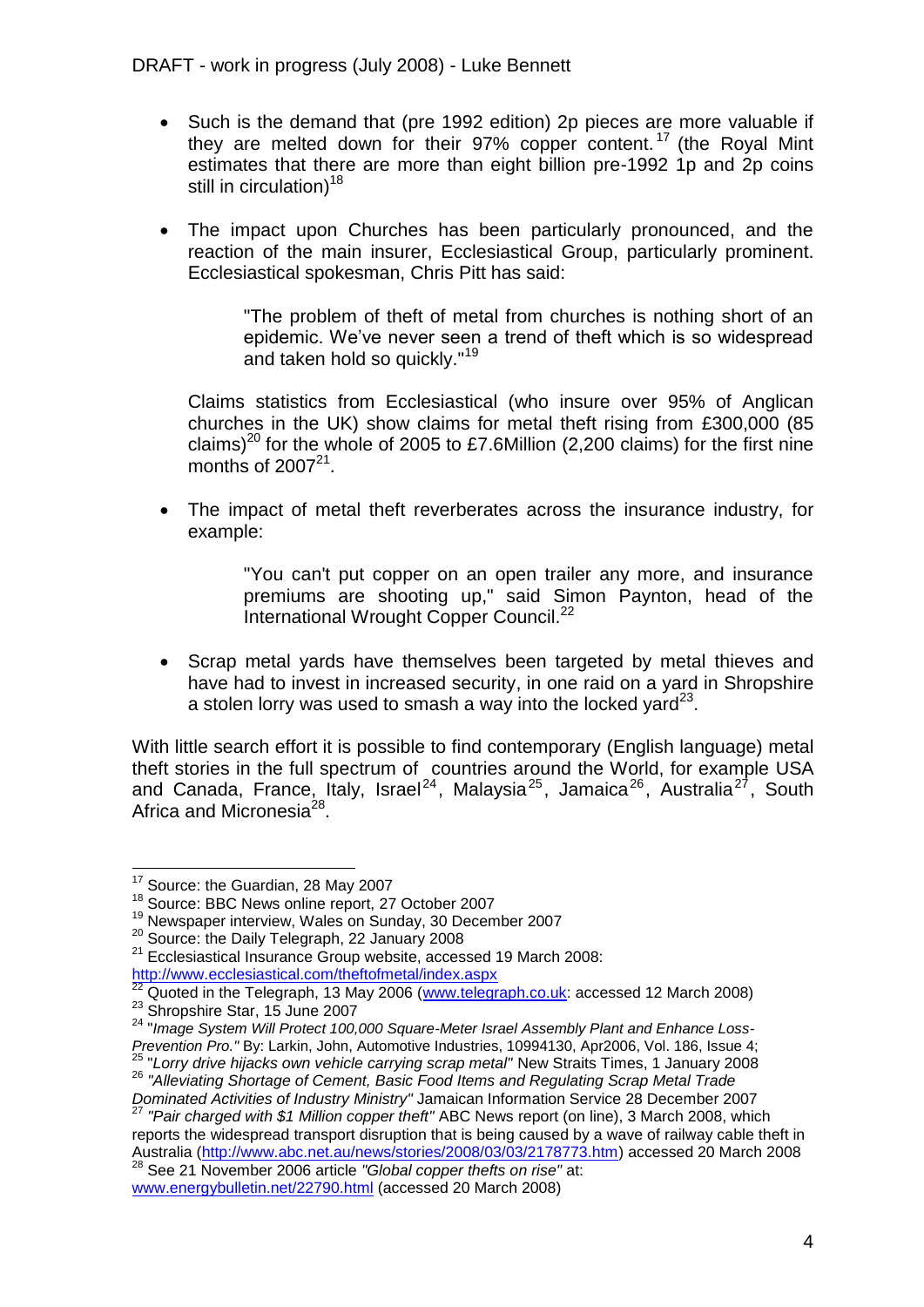#### **4. Exploring the rationality of metal theft**

This paper will now consider how far available data enables a picture of metal theft and metal thieves to emerge, with the aim of understanding why metal theft is happening - and what can be done to tackle it.

#### *"Think Global; Act Local"*

At the United Nations Conference on Environment and Development held in Rio de Janerio in June 1992, 178 nations signed up to Agenda 21, the Rio Declaration on Environment and Development (UNCED 1992). Much of the post 1990 swollen body of national and international environmental law has its origins in the Rio Declaration. The declaration set out 27 principles of good global environmental governance. Principle 7 (along with many of the others) acknowledges the importance of international collaboration and resource protection:

"States shall cooperate in a spirit of global partnership to conserve, protect and restore the health and integrity of the Earth's ecosystem. In view of the different contributions to global environmental degradation, States have common but differentiated responsibilities. The developed countries acknowledge the responsibility that they bear in the international pursuit of sustainable development in view of the pressures their societies place on the global environment and of the technologies and financial resources they command."

The declaration emphasised the inter-dependency between economies and nations and the tensions over access to natural resources that development brings.

The Rio Declaration was also taken home by delegates with an additional message - that environmental action needs to be implemented locally (i.e. within communities and places) for there to be any prospects for sustainable development on any larger stage. In the UK local authorities embraced the shorthand "think global; act local" as a rallying cry for the self-worth of such local action.

Metal theft in the developed world, given its apparent influence by global development factors (as expressed by the rising world price for such metals) is an equally rational fusion of the micro and macro. As Rennie Short (2001, p13) observes "the local [is] shaped by the global".

That is not to suggest that each perpetrator thinks of the development needs of China when planning a metal raid, it can't be the case that many people have read up on China's non ferrous metal needs and resources at their local library and noticed that:

"Not all reserves are abundant. China's output of zinc, copper and lead are, as yet, only moderate, in relation to the country's present and future needs." (Money (1990))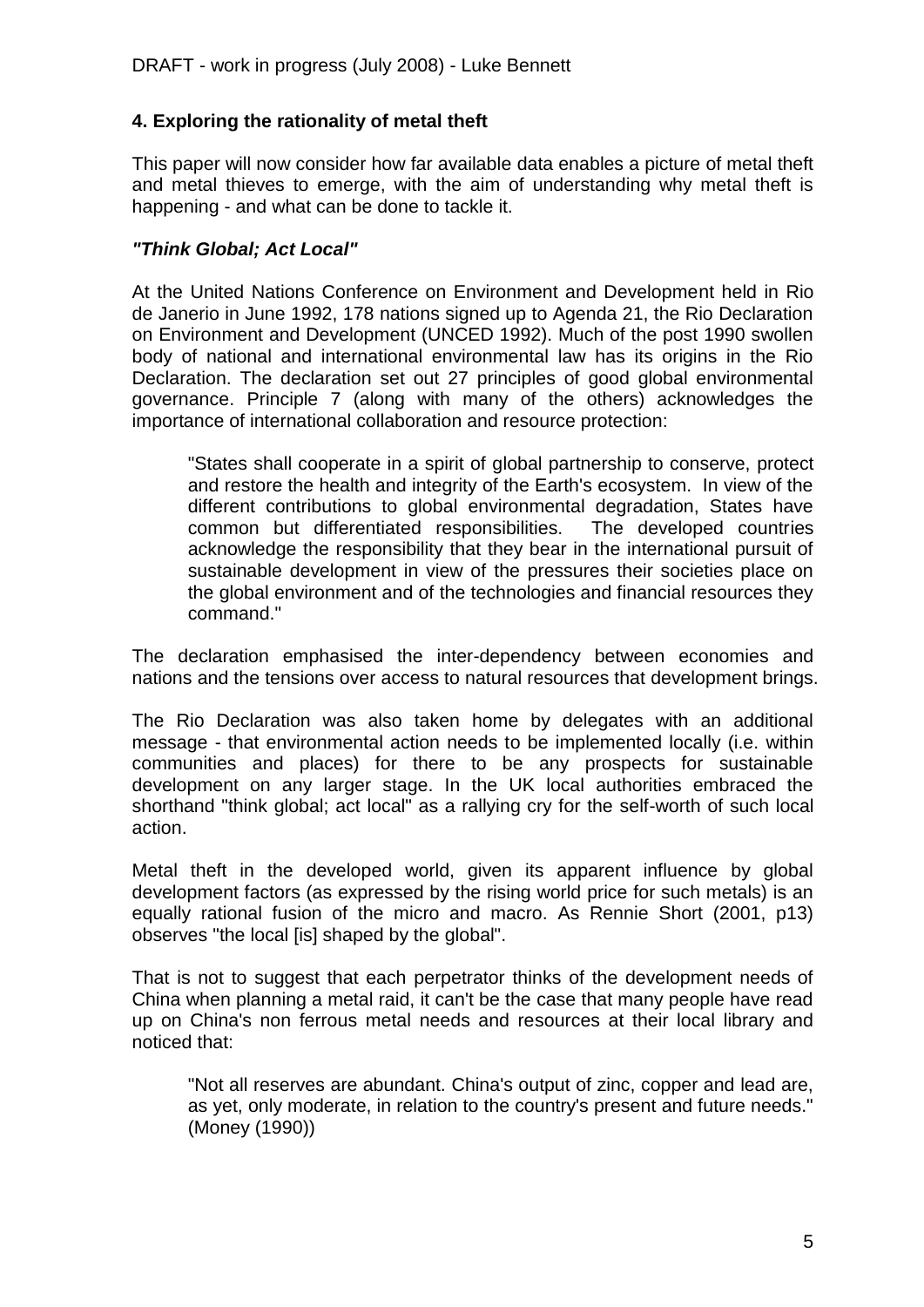But rather it is to emphasise that the abstract, far away, "foreign" issue resonates in localities like Barnsley, Worksop and Rotherham because of the global nature of the metal markets and the international infrastructure that exists by which a bundle of copper in, say, Dudley can readily find its way on a boat to China without too many miracles required along the way.

As British Transport Police's Deputy Chief Constable notes:

"You have only got to look at the rising copper price on the metal market and the theft of copper matches that rise almost absolutely."<sup>29</sup>

In this context it is perhaps interesting to note that the first recorded use of the "think global; act local" slogan arose not in a political or legal text but in a business context (and it does not appear at all in the text of the Rio Declaration). Waters (1995, p70) traces the origin of the expression to a paper by Theodore Levitt on "the Globalization of Markets" first published in the Harvard Business Review in 1983.

Much has been written about the concept of "globalization" and this paper seeks to glide past that debate. But suffice to say that there is nothing new in the notion that pressure for resources can have all sorts of impacts in other far flung parts of the world. Perhaps the oddness, what makes the impact of Chinese demand for copper remarkable at all, is that it bucks the trend of the last 400 or so years, a period during which resource flows and their consumption have unequivocally been from East to West. The flow of surplus or stolen copper to the East from the West is a novel reversal of the tide. For a change it is the turn of the West to experience the impacts of someone else's hunger for natural resources. The pillaging of our built environment may be an extreme example, but it is but yet one more sign of the "global shift" (Dicken (1998)) in manufacturing and resource consumption from the West to the East.

The cultural gear shift that such phenomenon require in the Western mind is neatly summed up in the following quote from the editor of Country Life, writing in the Daily Telegraph:

"When I visited Kenya 15 years ago, I was charmed by the copper trinkets that were made on a cottage industry basis." Telephone wires," said an old Africa hand, with a smile. You could afford to smile, if you came from a country such as Britain: a place so prosperous and stable that infrastructure generally stayed put."<sup>30</sup>

The shock expressed here is the realisation that our infrastructure is no longer sacrosanct, that our local world is being pillaged as a consequence of another country's industrialisation.

There are two established sources of copper: (1) the mining of copper ore (Chile, Australia and the US have the largest share of mining output) and (2) recycling copper that already exists (i.e. as scrap metal). Whilst the mines may be largely in

<sup>&</sup>lt;sup>29</sup> Source: the Guardian, 28 May 2007

<sup>&</sup>lt;sup>30</sup> Clive Aslett writing in The Telegraph, 22 January 2008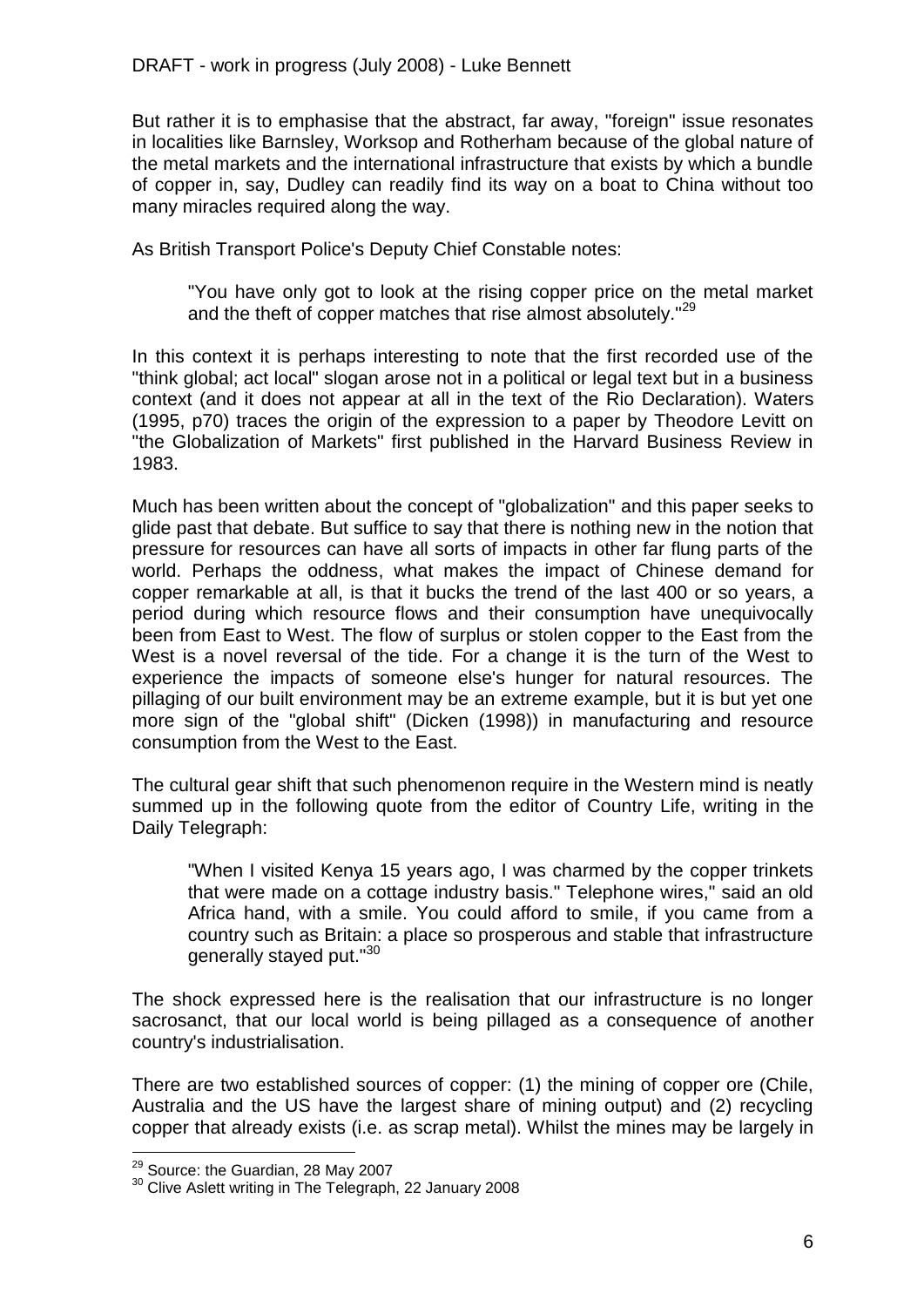the global South, the (North) West presents an abundant harvestable commodity. Copper doesn't grow on trees - but it sits readily accessible on buildings and structures, waiting to be picked off by those who wish to see the (illegal) opportunity.

Metal theft from the built environment is attractive (for perpetrators) on many counts: ease of accessibility to materials (often they are one the exterior of the buildings - you don't need to enter). They are of relative high value, easy to sell and hard to trace. Some may be attracted by the perception that such crimes are "crimes without victims" (others may simply not care about whether or not there are any victims). Perhaps most importantly, there is an existing market and infrastructure for the recovery of such materials back into the materials supply chain. Whereas personal possessions stolen through burglary need careful "fencing" to integrate them back into the "legitimate world" and thereby realise their market value (see, for example Walsh (1977), McIntosh (1976)), stolen metal can be directly sold into the mainstream recovery cycle with relative ease.

#### *Patterns of distribution*

Is it possible to identify patterns of distribution for metal theft in the UK? Is it concentrated in certain areas?

Data is patchy on this. Metal theft is not logged as a specific type of crime. Accordingly press reports and insurance claim data are the only illumination.

British Transport Police state that trackside copper cable theft is a major problem in north-east England, accounting for nearly two-thirds of the delays related to metal thieves in the UK $^{31}$ . Nationally there were 1000 reported instances of cable theft in 2007. BTP's Deputy Chief Constable is reported as having conjectured that the regional bias of the problem may reflect the north-east's industrial heritage, stating:

"The north-east has a tradition of heavy industry and of people who know how to deal with copper and metals. There are also lots of people who know how to trade in it."<sup>32</sup>

Church insurers, Ecclesiastical Group, have stated that their claims profile for metal thefts from churches shows:

"Sheffield, Manchester, Bristol and London are being particularly hard hit because they are industrial centres."<sup>33</sup>

<sup>&</sup>lt;sup>31</sup> BBC News - Tees, web report dated 26 November 2007.

 $32$  Source: the Guardian, 28 May 2007

 $33$  Ecclesiastical Insurance spokesman, Chris Pitt quoted in an article dated 12 December 2007 on online journal, Recycling & Waste Management News & Information [\(www.rwminfo.com\)](http://www.rwminfo.com/) accessed 11 March 2008.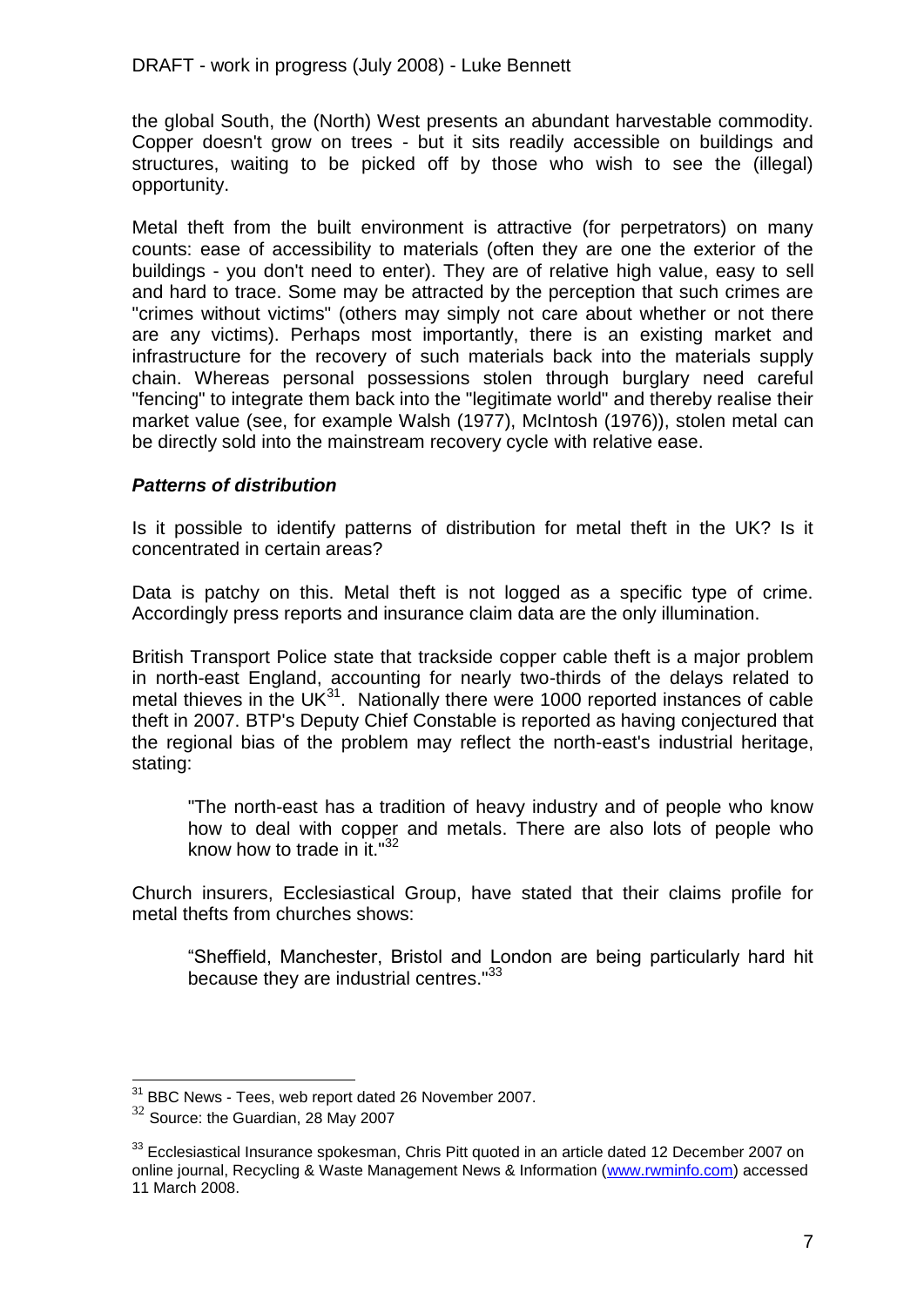Ecclesiastical report that from a total of almost 1800 church buildings insurance claims during 2007 (at a total cost of £5.8million) over 400 of the claims related to the three cities of Sheffield, Nottingham and Manchester.<sup>34</sup>

But matching occurrence to "industrial centres" doesn't really get us very far in. Is it that these are urban areas with a high population (i.e. greater density of the criminally minded?) or does it reflect socio-economic factors (i.e. relative disadvantage in communities that "drive" persons to these crimes?). Does a metal trades industrial heritage provide a spur? Alternatively is the shaping force the relative accessibility of scrap metal yards in urban areas?

It is interesting to note the absence of Birmingham / the West Midlands from Ecclesistical's list. A review of local press reports, local constabulary press releases and television media reports suggests that the Black Country's engineering heritage and metal recovery infrastructure has been causing problems there too (Ecclesiastical's observation, of course, derives from church lead thefts it is possible that there are many "sub-patterns" within the metal theft arena).

Evidently the problem is felt deeply in other (non industrial) areas too: for example a press report from a local newspaper in Northamptonshire, shows that one in three churches in that county were targeted by lead thefts in  $2007<sup>35</sup>$  and the Church of Wales has suffered a steep rise in lead theft related insurance claims between 2006 (£5,600: 7 claims) and 2007 (£118,000: 22 claims)<sup>36</sup>. Another press report, also drawing on Ecclesiastical data claims:

"One of the worst affected regions is Norfolk and Suffolk, where 40 [churches] have been targeted this year  $[2007]$ , up from one in 2006." $37$ 

Further systematic analysis would be needed to determine with any certainty whether there are geographical patterns to the occurrence of copper and lead theft.

There is some evidence to suggest that stolen materials are moved significant distances before being presented to scrap yards for sale - for example church bells stolen from Tavistock in Devon in August 2007 were discovered in a Greater Manchester scrap yard in October 2007<sup>38</sup>.

#### *Postulating "types" of metal thief*

It would appear simplistic to assume that metal theft is a homogeneous occurrence - always manifesting with the same degree of sophistication, modus operandi and participant profile. But what is the evidence for this gut feel?

Again, data is patchy. Globally there appears to have been little research to date on the criminology of metal theft - and none identified in the UK. But a review of

<sup>&</sup>lt;sup>34</sup> Quoted in BBC News on-line article dated 12 November 2007, [www.bbc.co.uk](http://www.bbc.co.uk/) (accessed 11 March 2008).

<sup>&</sup>lt;sup>35</sup> Chronicle and Echo (Northampton), 7 December 2007.

<sup>&</sup>lt;sup>36</sup> Wales on Sunday, 30 December 2007.

<sup>37</sup> Daily Mail, 12 December 2007

<sup>38</sup> Manchester Evening News, 23 October 2007.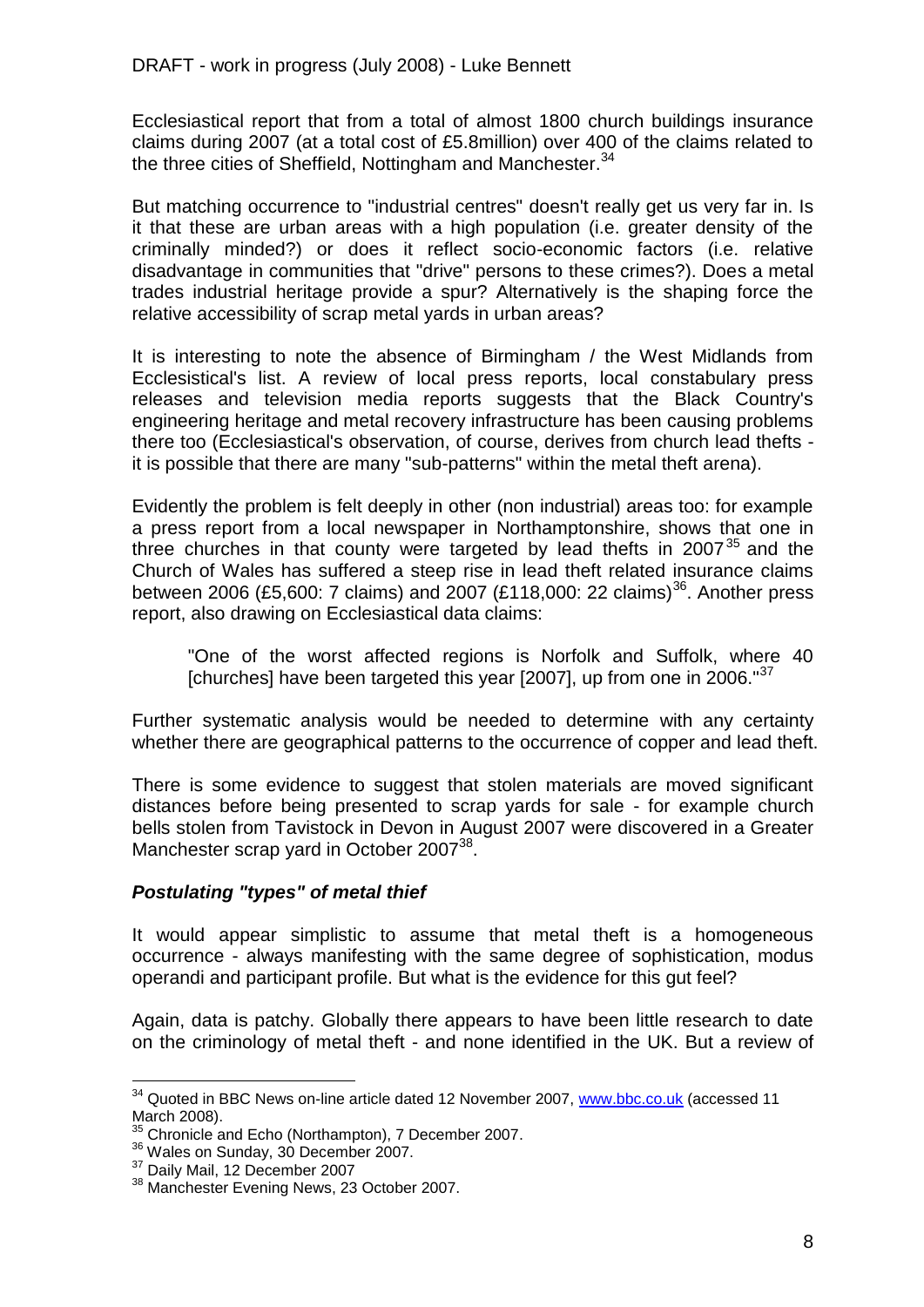the existing studies, available press reports and interviews with stakeholders the following typifications appear plausible:

- *organised regional / national crime:* For example, highly organised "theft to order" of copper cable reels at depots and construction sites. Such raids require heavy lorries to be supplied by the villains (or hijacked) and may involve offensive weapons and harm to site personnel. There is some evidence of direct export of such materials (i.e. bypassing the scrap metal market) $39404142$ ;
- *premeditated but localised crime:* stealthy and systematic stripping of a series of targets - local churches, railway cabling, targeting whole streets for lead flashing removal or copper piping removal. Such attacks require careful planning, plant and machinery and a degree of technical knowledge about both the removal techniques and the relative marketability of adjacent materials; and
- *opportunistic and localised crime:* opportunistic theft of "one off" items, perhaps driven by a certain desperation (given the risks run in undertaking the scavenging): for example, removal of live cabling from electricity substations, or one-off theft of lead flashing from readily accessible buildings.

This crude typology reflects Walsh's (1977) typology of burglars in the US - a sequencing running from highly organised "professional" criminals though local novices to opportunistic "junkies".

Given the criminal nature of the activities the ability to study and understand the nature of the perpetrators will be incomplete. The obvious irony being that the most successful perpetrators will be the ones who don't get caught and therefore cannot readily be profiled.

An unpublished assessment by Knox (a US Sheriff) examines patterns of metal theft from construction sites in Brevard County, Florida USA. Knox cites increased population, a local construction boom and increase in copper prices as the causes

<sup>1</sup>  $39$  See for example the November 2006 seizure of "dozens of sea containers filled with stolen copper coils parked in the port area ready for shipment. Local media reported the intended destination had been China." (source: Davies (2007) p7)

<sup>&</sup>lt;sup>40</sup> Indeed there is evidence of organised criminal activity aimed at stealing copper direct from copper mines - see for example a Reuters news release dated 2 November 2007 concerning the arrest of three Chinese ex pats in Zambia charged with stealing \$1million worth of copper cathodes and concentrates from a local copper mine. (source: [http://uk.reuters.com](http://uk.reuters.com/) accessed 11 March 2008)

<sup>&</sup>lt;sup>41</sup> large scale theft of telecoms and electricity distribution cabling is common in South Africa, and the scale of the attacks require significant logistics and resources, for example a crime analyst reported in The Cape Times 14 June 2007 (source: [www.int.iol.co.za](http://www.int.iol.co.za/) (accessed 12 March 2008) stated in relation to rural cable thefts of up to 8km of line at a time:

<sup>&</sup>quot;The amount of cable stolen in some incidents is so huge, that the operation is clearly well organised. It takes specialised skills to uncover or cut, transport and dispose of such large quantities of cable in the short time they take to perform these tasks."

<sup>&</sup>lt;sup>42</sup> An article in the Telegraph, 13 May 2006 [\(www.telegraph.co.uk:](http://www.telegraph.co.uk/) accessed 12 March 2008) *"Scrap thieves in France ransack TGV rail lines for copper"* reports the hijacking of two lorries carrying 50 tonnes of nickel in 2006 in Le Havre (estimating the value of that haul at over £1 Million.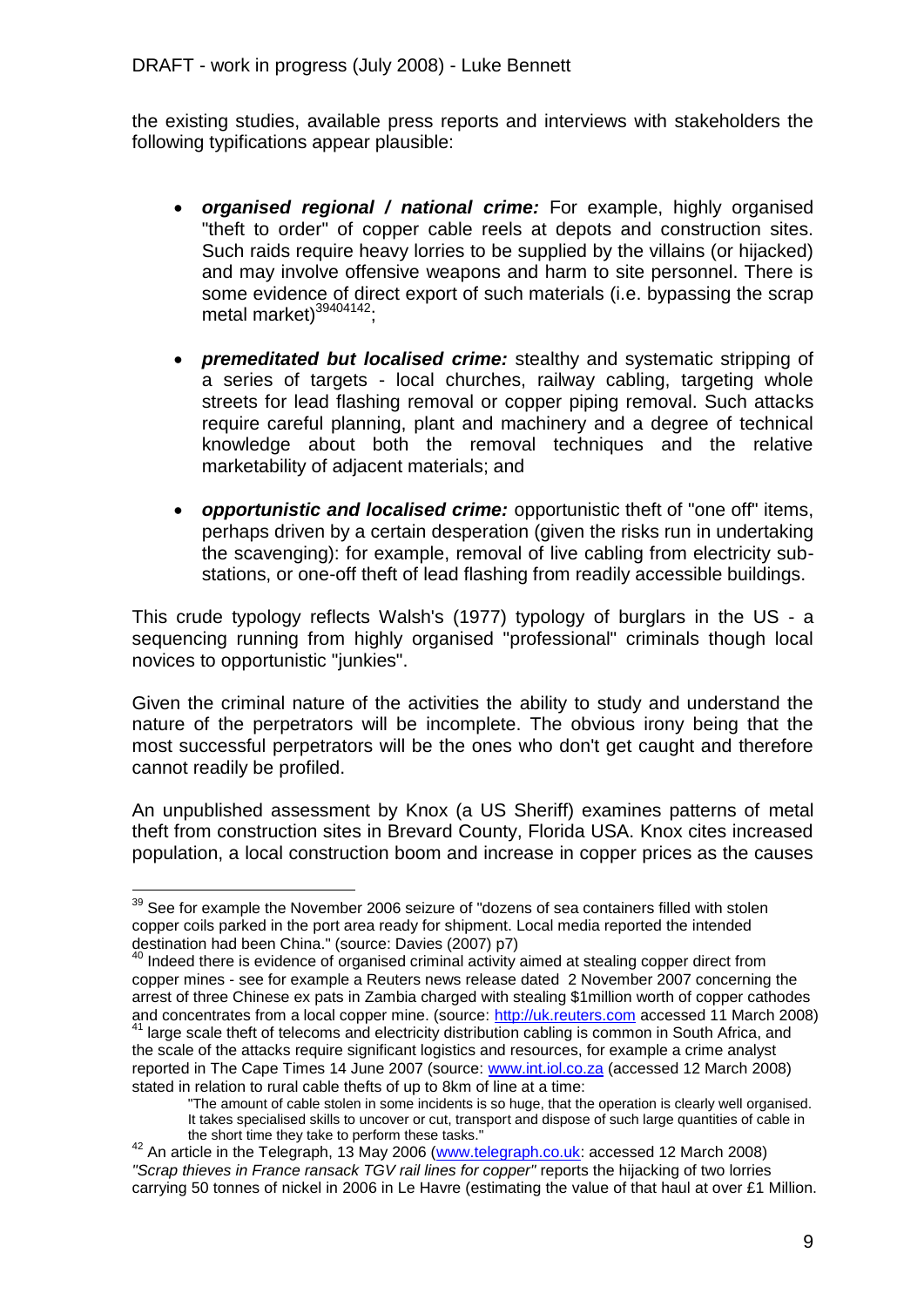of a spate of copper theft from construction sites. Her assessment focused in on Zone 43, an area located within the County's Western Precinct, and area which Knox (p3) describes as:

"the fastest growing zone of Brevard County, where roads are being built faster than maps can be produced...factors that make it extremely difficult for the Sheriff to effectively staff and patrol these particular areas".

This area had the highest rates of metal theft from construction sites (the thefts comprised stripping out electrical cabling and air conditioning units from part built new houses). In 2006 134 metal theft incidents were recorded in the County. 79 of these occurred within Zone 43. Four arrests were made - but the Sheriff's office doubts that these perpetrators accounted for all 79 incidents. Knox notes the evidential difficulties faced given the lack of any distinguishing features within the copper items to enable their origin points to be traced. Knox also postulates that some of the incidents may have been "inside jobs" by sub-contractors returning to fitted out houses to steal the wiring that they or fellow contractors had just installed.

Copper theft can sometimes be part of a wider crime wave targeted at construction sites. A report of one building site robbing gang in Louisiana, showed how successful that gang had been in targeting post Hurricane Katrina reconstruction sites, stealing power tools, roller shutters, cookers along with copper wiring reels. A haul of \$100,000 of gear was found by investigators in the lock-up garage. The gang, numbering over a dozen, was based at a single house. The stolen materials were then driven to Texas or Mexico and sold to the highest bidder. The gang's total haul over its 2 year spree was estimated at  $$500,000.<sup>43</sup>$ 

Certainly the role of technical knowledge (i.e. about how to locate and reverse install wiring and piping) may be significant factors in metal theft. Roofers, plumbers, builders and electricians all have an intimate acquaintance with these materials and have the physical means (vehicles, tools and legitimate reason for having in their possession "spare" (or scrap) metals). A good example is a reported overnight attack on the construction site for an Ontario school<sup>44</sup> - the raid occurred the day after the copper plumbing and wiring had been installed. Over 500 lbs of material were systematically stripped out and then power - hoisted over the perimeter fence onto the get away lorry. The site contractor, commenting upon the scrap value of the materials, noted the black market for re-sale of such piping:

"...unscrupulous contractors might pay \$150 for piping that would wholesale at \$500...the real value is to reinstall it".

This is not, however, to suggest that all such tradesmen are involved in metal theft - but rather to suggest that they comprise a natural constituency from which a criminal element might well emerge in times of elevated value for these materials.

<sup>&</sup>lt;sup>43</sup> Article in St Tammy News, Louisiana, 18 January 2008

[<sup>\(</sup>http://www.slidellsentry.com/articles/2008/01/20/news/news01.txt\)](http://www.slidellsentry.com/articles/2008/01/20/news/news01.txt) accessed 16 March 2008. 44 9 March 2008, Orilla Packet & Times, Ontario:

<http://www.orilliapacket.com/ArticleDisplay.aspx?e=935306> (accessed 15 March 2008)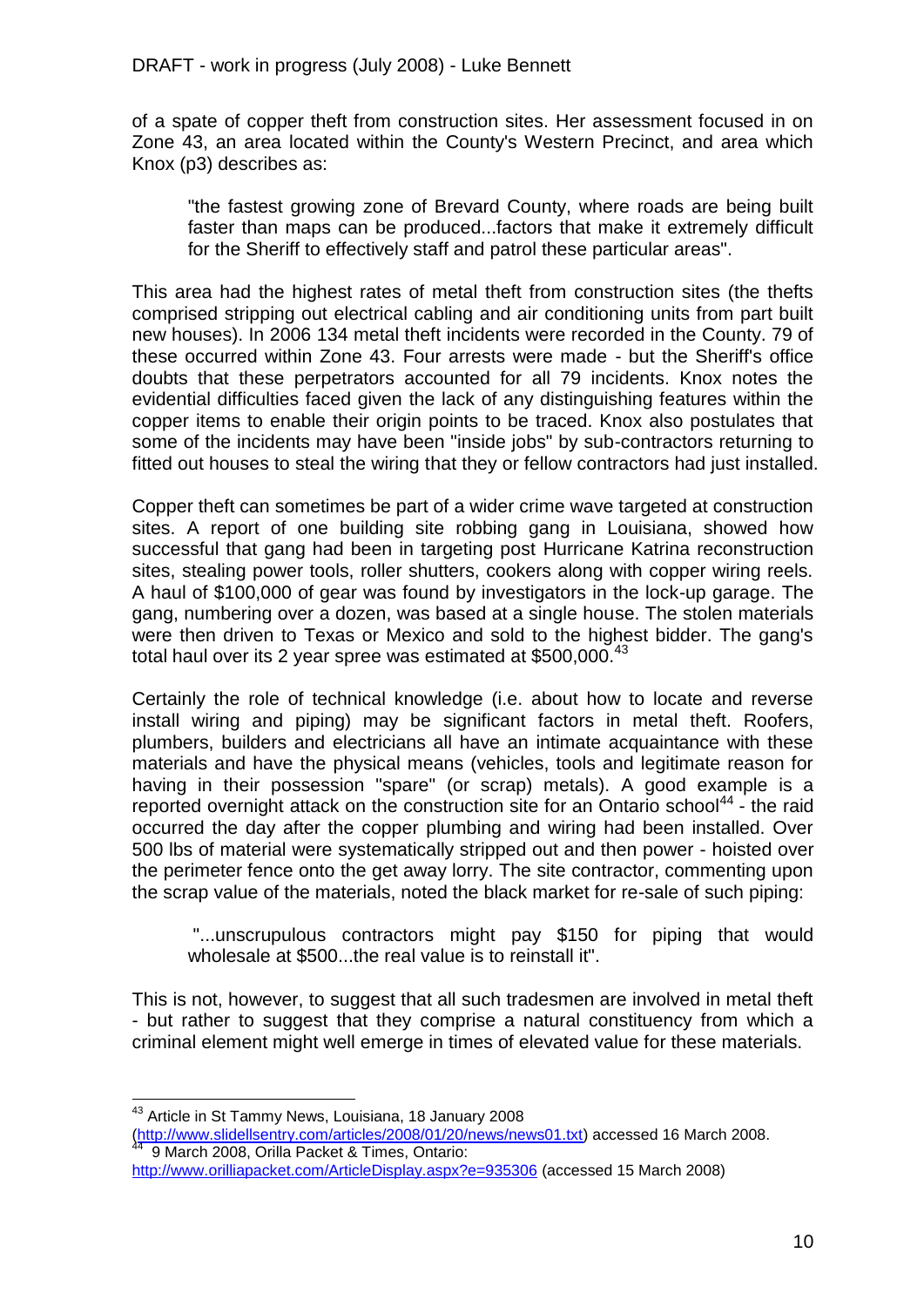A rare glimpse into the identity and nature of UK metal thieves was provided by the September 2007 conviction of three men (aged 33, 39 and 41) for attempting to steal a BT underground telephone cable in a rural land in North Wales<sup>45</sup>. The men had travelled there from Newcastle-under-Lyme in Staffordshire. When the police arrived to investigate, the gang (armed with van, yellow fluorescent jackets and road signs) sought to reassure the Police that they were contractors replacing old copper line with fibre optic cable. But an absence of any paperwork gave the game away. By the time the police intervened 20m of cable had been pulled out of the access manhole (with a scrap value of £590). In sentencing the gang the judge described the gang's raid as "careful, pre-planned and audacious". The Judge in his sentencing remarks noted that the gang leader was "of clean character" and that he had previously worked for contractors to BT. It emerged that the van had been hired by the gang, and that other equipment taken with them had been "acquired illegally".

The gang members were each given nine month prison sentences, suspended for 12 months. The gang leader and one assistant were each ordered to do 150 hours unpaid work (whilst the third - already the subject of a separate community service order - was (according to the BBC) "placed on 12 months supervision and sent on a course").

In an unrelated case, Walsall Magistrates Court imposed a 15 months imprisonment sentence upon a trackside cable thief convicted in August 2007 for stealing 40 metres of cable form a railway junction. $46$ 

Evidence of rationality / prior planning is evident in the systematic area attacks and in the repeat targeting of the same premises (although the latter may also be a signifier of the local orientation of the perpetrator and may not necessarily be the most rational tactic when it comes to maximising the chances of not getting caught). There are many instances of repeated targeting of the same church or group of churches: for example St Nicholas' in Bawtry, South Yorkshire - targeted three times during Summer of 2007 $47$ . Repeated targeting of premises is a common aftermath of initially opportunistic burglaries committed by locally based offenders (see, for example Bowyers & Johnson (2005)).

A link to drugs and/or alcohol dependency was found in a study of 8 intruders fatally electrocuted between 1981 and 2001 at electricity substations in one US county studied by Taylor et al (2003). A link to attempted metal theft was inferred in each case by the presence of equipment likely to assist such theft (e.g. ladder, cable cutting tools and the like). The average age of the deceased was 33 years, five of them were found to be intoxicated (either with cocaine or alcohol). Whether this study can reliably give insight into the character of sub-station raiders in the UK is a moot point. However it would, at least, appear to be credible evidence to support the view that attempting to steal cable from sub-stations is particularly dangerous whilst intoxicated.

<sup>45</sup> BBC News report dated 21 September 2007 (accessed 16 March 2008) [http://news.bbc.co.uk/2/hi/uk\\_news/wales/north\\_east/7007344.stm](http://news.bbc.co.uk/2/hi/uk_news/wales/north_east/7007344.stm)

<sup>46</sup> British Transport Police press release 1 August 2007

<sup>47</sup> Doncaster Star, 31 July 2007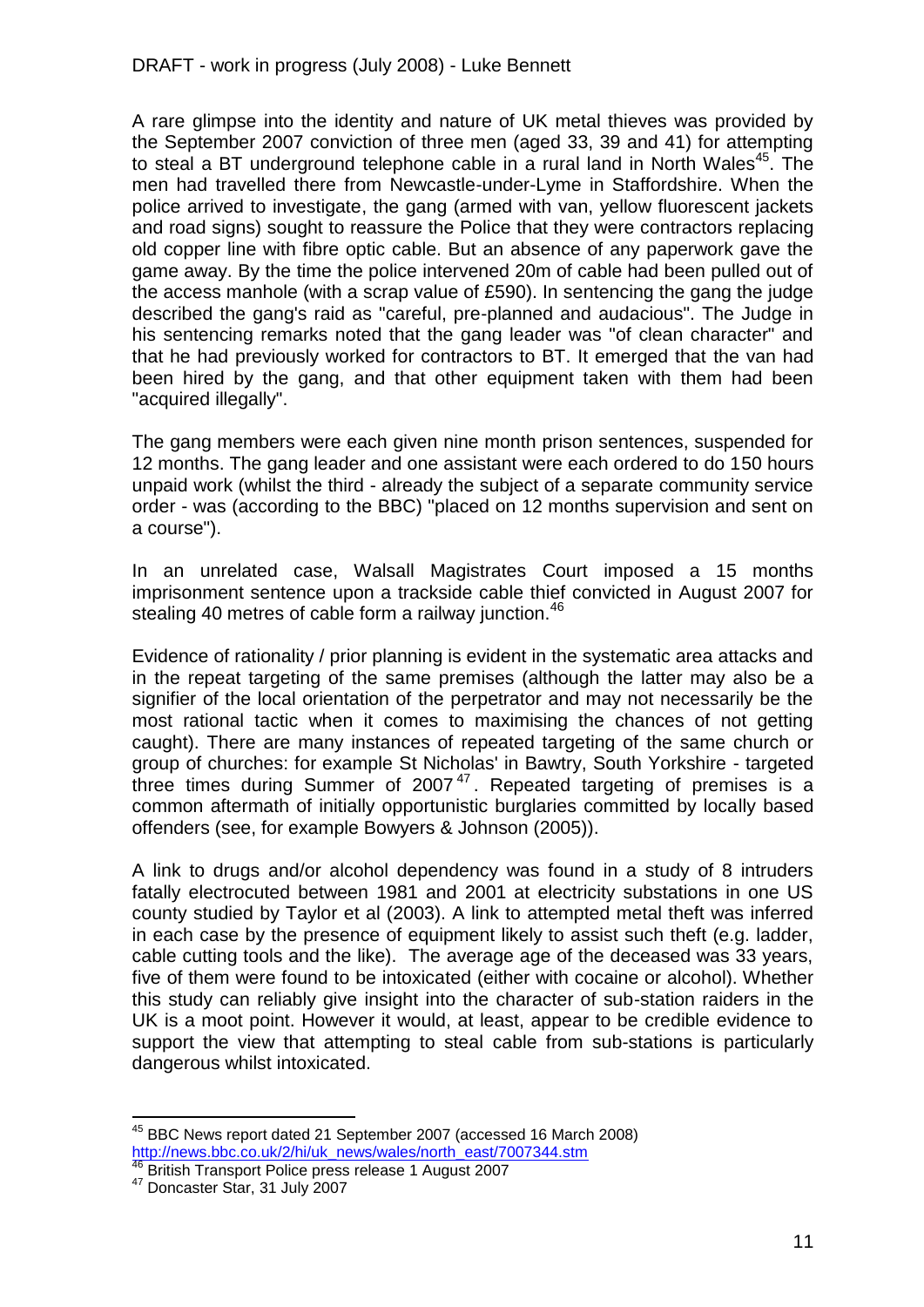#### *Will the metal theft continue?*

There is some evidence to suggest that metal thefts are cyclical, matching the rise and fall of the target metals, for example in an 1998 article entitled *"Thieves find some scrap not worth stealing"* Roggio notes the demise an earlier metal theft boom era:

"The California Metal Investigators Association was formed in the 1960s in response to material thefts at power, communication, and transportation companies. The group is finding now that some metal prices are so depressed that incidences of scrap theft are down considerably."

However metal theft from the built environment is likely to remain a significant issue for the foreseeable future - partly due to the fact that increased World demand for copper is unlikely to tale of dramatically for the foreseeable future, but also because (as Atwood (2004) observes from his study of the impact of modern day tomb raiding in Peru):

"once pillage has been introduced into a local economy, it is, like other illicit industries, difficult to exterpate." (Atwood (2004) p29.

Atwood's study focuses on the global impact of the discovery of the Royal Tombs of Sipan in Peru by five local grave robbers on 6 February 1987. He charts the impact of that find upon the local community, the global antiquities trade and ultimately the international regulation of circulation of looted artefacts around the world. The discovery's local impact was to steadily convert local (initially opportunistic) peasant looters' attitudes towards their task:

"When you start doing this, it makes you nervous...digging up bones, you think you are going to incur a curse. But after a while it becomes easy. You don't even thing about it." (Atwood (2004) p32)

It is to be feared that a habitual stealer of copper from electricity sub-stations or high speed rail track will come to deny the existence of safety risks by the same mental leaps.

The looters also came steadily to rationalise their new occupations:

1

"Around here there is no other kind of work. I used to work at the dairy factory but it closed. There is no work but looting" (Atwood (2004) p32).

Whether in Peru or South Yorkshire there is also a process of "commodification" involved, coming to see the built environment as a place of plunder - and viewing everything in terms of its sale value, rather than by any other measure, aesthetic or otherwise<sup>48</sup>. Modern societies have deployed their infrastructure in a manner that assumes that the public will not steal them. Many assets by their nature must lie in remote unguarded locations (e.g. railway lines and cables). Fencing or other exclusion or enclosure will never be fully effective to the determined raider. Where

<sup>48</sup> See *"As another bronze is stolen, police fear treasures are going for scrap"* The Guardian 25 January 2006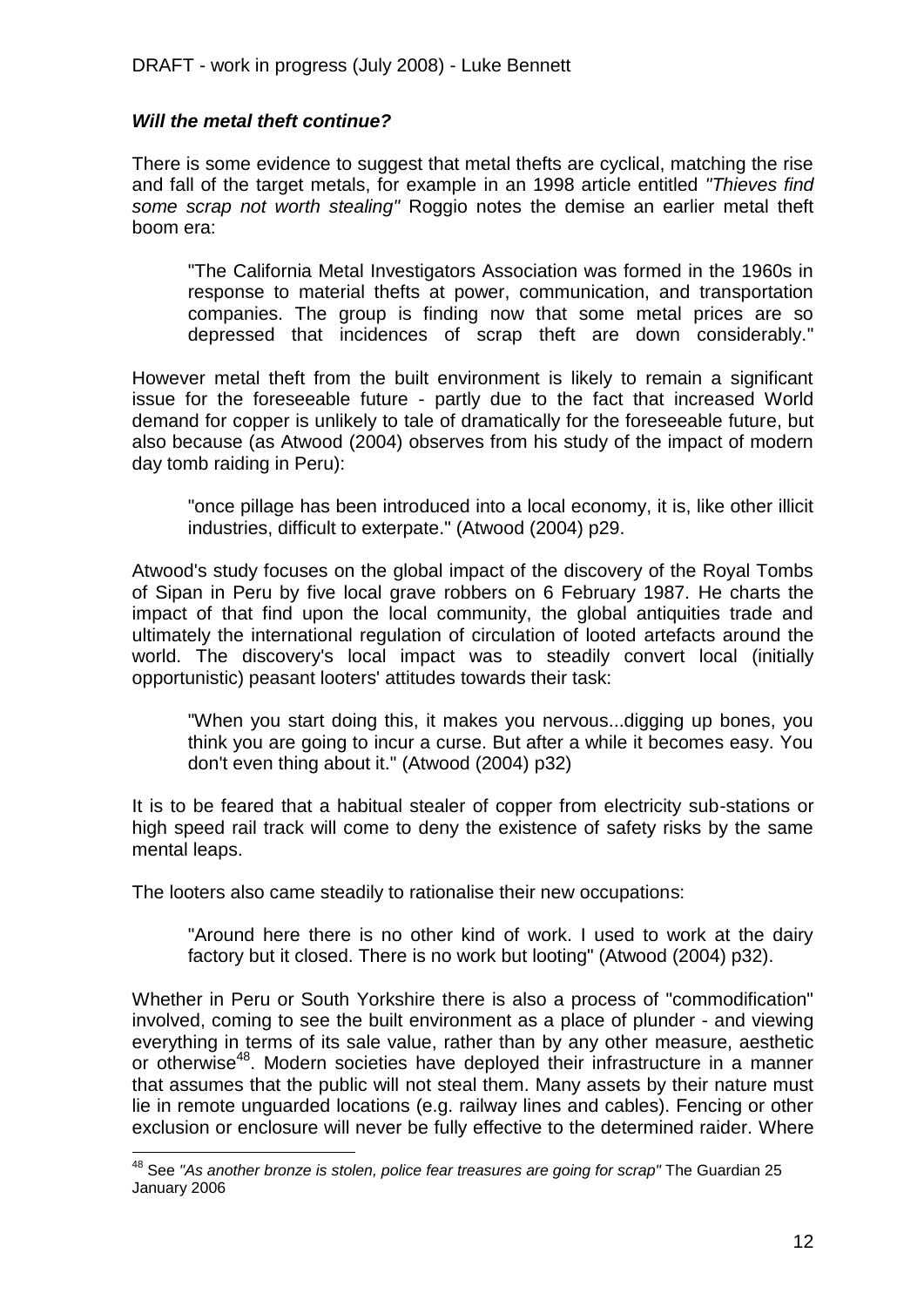such "commodification" sets in completely plunder will have no limits (whether physical, moral or cultural). A parallel can be drawn with those who burgle their own local community, rejecting even respect for the property of their own kind (in contrast to the "professional" burglar who may target more affluent premises away from his own, and rationalise that accordingly as revenge against the "other").

Adamson (1996, p18 - 19) writing on the relationship between industrial decline and criminality upon poor South Wales housing estates notes the ways in which those estates have changed through loss of the mining and steel heritage that provided traditionally a collectivistic value system that had previously "ensured that crime [was] not generally committed against the home community":

"The politics of possessive individualism which have characterized Britain since 1979 have inevitably devalued traditional collectivist ethos of working class communities. The consequence is that the vast majority of property crime is experienced by the poor as a result of neighbours and peers (Wells 1995). The young working class male perpetrates the majority of his crimes against his own community."

Applying this logic more broadly (and beyond the confines of those housing estates) if this move away from a collectivistic orientation to civic life permeates the whole of society then it becomes little surprise that manhole covers<sup>49</sup>, road signs<sup>50</sup>, church bells<sup>51</sup>, gates<sup>52</sup>, station clocks<sup>53</sup>, flood defence structures<sup>54</sup>, statues<sup>55</sup>, memorial plaques, cabling and building fabric are stolen without regard by the perpetrators for the social or economic consequences of their actions. Indeed it starts also to give insight into a range of other anti-social property crimes (theft of life buoys<sup>56</sup> and the bombing of traffic speed cameras<sup>57</sup> to name but two).

As one commentator notes:

 $49$  Newham Council in London is said to spend £60,000 replacing manhole covers each year: The Daily Telegraph, 21 January 2008. Drain cover thefts have also been reported by the BBC in Kent, Hertfordshire, Berkshire, Surrey, Sussex, Cambridgeshire, North Lincolnshire and Doncaster (BBC News web reports 22 November 2006 and 26 and 31 January 2008)

<sup>&</sup>lt;sup>50</sup> BBC News web report (22 November 2006) reports, quoting Local Government Association sources that "more than 75 road signs have disappeared costing North Lincs and Powys councils £12,000 each."

<sup>51</sup> Christian Today, online article 27 August 2007, describing left of a church bell from bell tower at a church in Kent

<sup>&</sup>lt;sup>52</sup> Kettering Evening Telegraph, 12 March 2008

<sup>53</sup> Theft of two railway station clocks in East Sussex is reported in an article dated 12 September 2003 [http://www.24hourmuseum.org.uk/nwh\\_gfx\\_en/ART18066.html](http://www.24hourmuseum.org.uk/nwh_gfx_en/ART18066.html) (accessed 20 March 2008) <sup>54</sup> In June 2007 Sheffield and its local region were hit by major flooding. Metal flood defence gates installed at Doncaster to protect homes from future flooding were stolen in January 2008 (source: BBC News online report dated 24 January 2008). During the July 2007 floods in Worcestershire the Environment Agency had staff mounted guard to prevent deployed demountable aluminium flood defences at Bewdley, Worcestershire being stolen.

 $<sup>5</sup>$  There are many reports of copper, bronze and brass statues being stolen and then cut up and</sup> sold for scrap, see for example: *"Stolen bronze statue worth \$1 million sold to a junk shop for £4,000"* 29 December 2007 AHN news agency report of statute theft in Vermont, USA

<sup>56</sup> BBC News report of thefts of life buoys on Eastbourne promenade 17 January 2007.

<sup>&</sup>lt;sup>57</sup> BBC News report online, 4 February 2003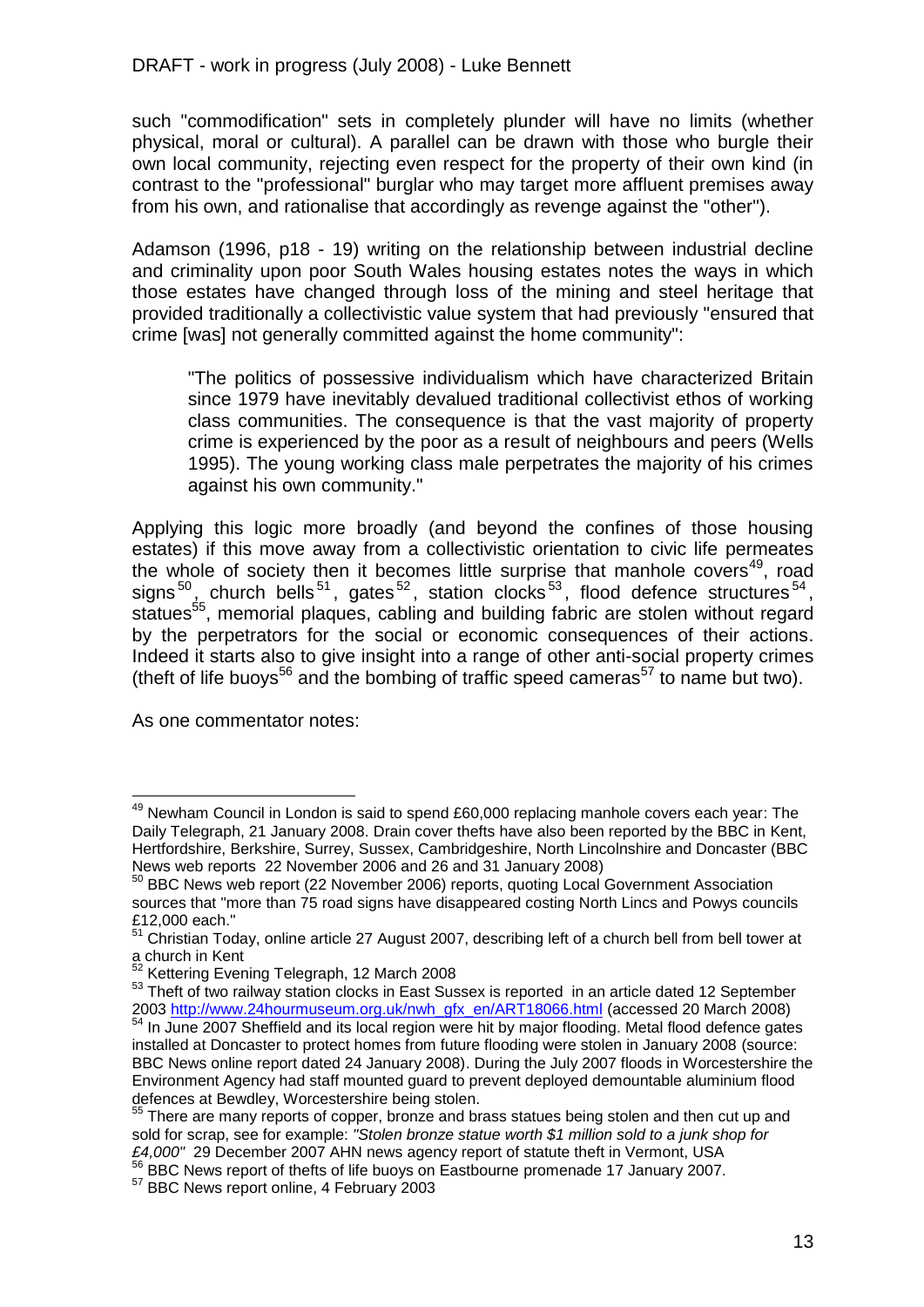"...Prices have risen to the point at which it is worth thieves pinching objects that previously we had left lying around, "out in the middle of the street", as Trollope's Miss Jemima Stanbury described the pillar box, "with nobody to look after it". (And how long will they remain safe?)"<sup>58</sup>

Whilst there is no available evidence to prove this, it is worth conjecturing that the current wave of metal thefts originated in the "steady" (i.e. always present) low level scavenging of lead, copper and other "scrap" from derelict (and semi-derelict) premises during the deindustrialisation of the last 30 years. Such activity would have created (or maintained) a small scale distributed "know-how" within the underclass that might then infect / skill-up (depending on your perspective) others to enter this "trade" when the pickings became truly rich once metals prices started to hit their record high levels it in the early part of this decade. If that were so then metal theft may have grown out of a mentality / rationalisation based upon a perception that such crimes were (at worst) "victimless" and (at best) contribute towards the tidying and regeneration of derelict sites.

One can see the ways in which rising price levels would lead to more entrants to join this scavenging market, with pressures on supply and the lines between (genuine) scrap and pillageable (but non derelict) sources of metals then becoming increasingly blurred. By such a process (and with "trickle down" of halfunderstood awareness of the opportunities in and techniques for successful metal theft to young and junkie entrants) the imperilling of the perpetrators and the occupants for the sake of a few pounds gained by snipping off "live" exterior copper pipes from poor housing becomes, at least, contextualisable. There may also be some evidence to support a view that at the "late entrant" or inexperienced end of the market perpetrators are stealing metal items of little value, perhaps as a reult of craze or "fashion" factors taking over (a kind of bandwagon effect). As one municipal official with responsibility for replacing stolen drain covers in Michigan observes:

"They must be selling them for scrap. There can't be any real value - they may be getting a couple bucks a piece - but they cost me more than 100 bucks a piece to replace."<sup>59</sup>

Furthermore a plumber interviewed in a BBC news report<sup>60</sup> following an attack involving the crude stripping of live exterior copper gas pipes from six West Midlands homes noted, the value of material obtained (approximately 2 metres of copper pipe per house) netted the robbers only about £2, even at currently inflated copper prices, risking injury to themselves in the process.

Indeed there may be some recent signs that deployment of SmartWater to protect churches and targeted campaigns to protect railway and power infrastructure may

<sup>1</sup> <sup>58</sup> Clive Aslet, The Daily Telegraph, 21 January 2008

<sup>&</sup>lt;sup>59</sup> "Grate crime wave stalks county" by Charles Slat, 18 January 2008 in Monroe News (Michigan, USA): [http://www.monroenews.com/apps/pbcs.dll/article?AID=/20080118/NEWS01/302672689/-](http://www.monroenews.com/apps/pbcs.dll/article?AID=/20080118/NEWS01/302672689/-1/NEWS) [1/NEWS](http://www.monroenews.com/apps/pbcs.dll/article?AID=/20080118/NEWS01/302672689/-1/NEWS) (accessed 19 March 2008)

 $\frac{60}{60}$  Report by Ashley Blake, BBC Midlands Today 26 November 2006 on thefts at Tividale, Oldbury (the TV report can be viewed at:

[http://news.bbc.co.uk/player/nol/newsid\\_6170000/newsid\\_6178400/6178498.stm?bw=bb&mp=wm](http://news.bbc.co.uk/player/nol/newsid_6170000/newsid_6178400/6178498.stm?bw=bb&mp=wm&news=1&nol_storyid=6178498&bbcws=1) [&news=1&nol\\_storyid=6178498&bbcws=1\)](http://news.bbc.co.uk/player/nol/newsid_6170000/newsid_6178400/6178498.stm?bw=bb&mp=wm&news=1&nol_storyid=6178498&bbcws=1)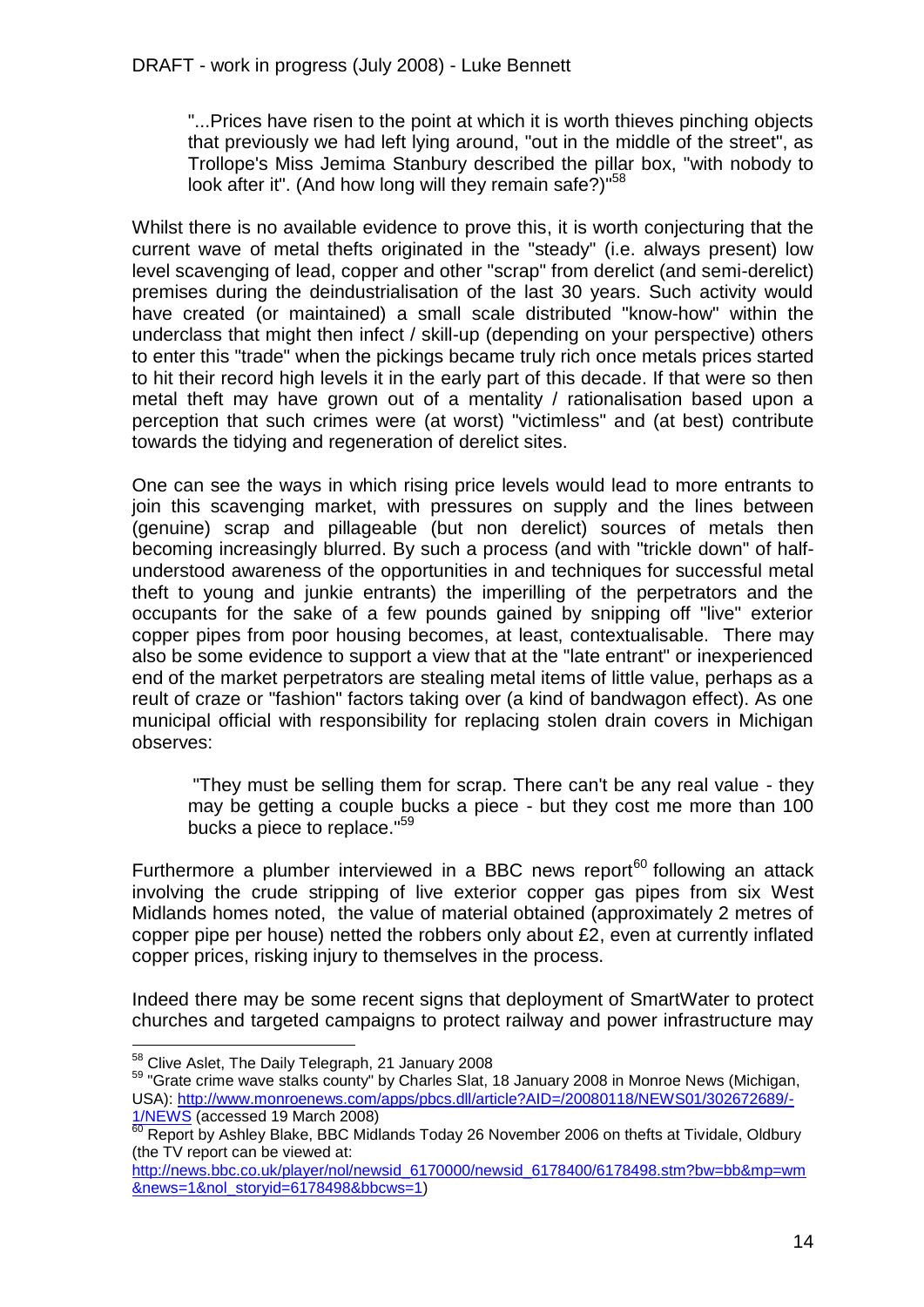be altering metal theft profiles, as the Chairman of Northamptonshire West Neighbourhood Watch Association observed in March 2008:

"By pushing the SmartWater technology, there has been a decline in the number of churches being targeted and the general impression was that thefts were dwindling because of the publicity about metal thefts. But what we are seeing more of now is opportunists who go around and pick up stray bits of metal from front gardens or bits and pieces they can lay their hands on. The recent information we have is that farm gates and fencing have been taken, and bits of machinery which are left in fields"<sup>61</sup>

There is some anecdotal evidence to support a theory that accords a role to prior experience of host communities to lay off and site closure as a precursor to metal theft, suggesting that appropriate local knowledge can lay dormant until prompted by price or other incentive to mobilise in support of metal theft. For example: an metal theft raid upon a former munitions storage site in North Wales - the use of metal detectors to target runs of underground cabling suggested a sophistication in the intruders - but the site's considerable size and the quick pinpointing efficiency of the attackers implied a degree of local knowledge, searching "blind" for such cabling, even with metal detectors, would have taken many days.

The modern role of local scavengers as informal waste collectors has been given little research attention in the developed world - and tends to be thought of as a "third world" phenomenon. Such micro economies are indeed very important in such countries - for both the economic well being of the urban poor, but also for the efficient operation of recycling markets (see for example, Medina (1997) and McLean (2000)), but scavenging has its contribution to culture, economics and resource flows in the developed world too. Yet McLean's following description of a Durban scrap metal collector could equally apply (with no adjustment) to itinerant scrap collectors readily observable operating today within modern British cities:

"It is not uncommon to see a collector pushing a trolley loaded with old car exhausts, refrigerator doors, other car parts, or even old lead pipes to a scrap metal merchant" (McLean (2000) p17)

and also familiar is her observation that:

"Of particular concern...is the continued and rapid disappearance of items such as steel manhole covers and bridge railings, presumably removed for their worth as scrap metal" (McLean (2000) p17).

#### **5. Addressing the issue**

1

Areas flagged by this investigation as in need of further research in order to inform the search for solutions to the metal theft problem include:

<sup>61</sup> *"Metal thieves target new areas for thefts"* Kettering Evening Telegraph, 12 March 2008 <http://www.northantset.co.uk/news/Metal-thieves-target-new-areas.3869808.jp> (accessed 20 March 2008)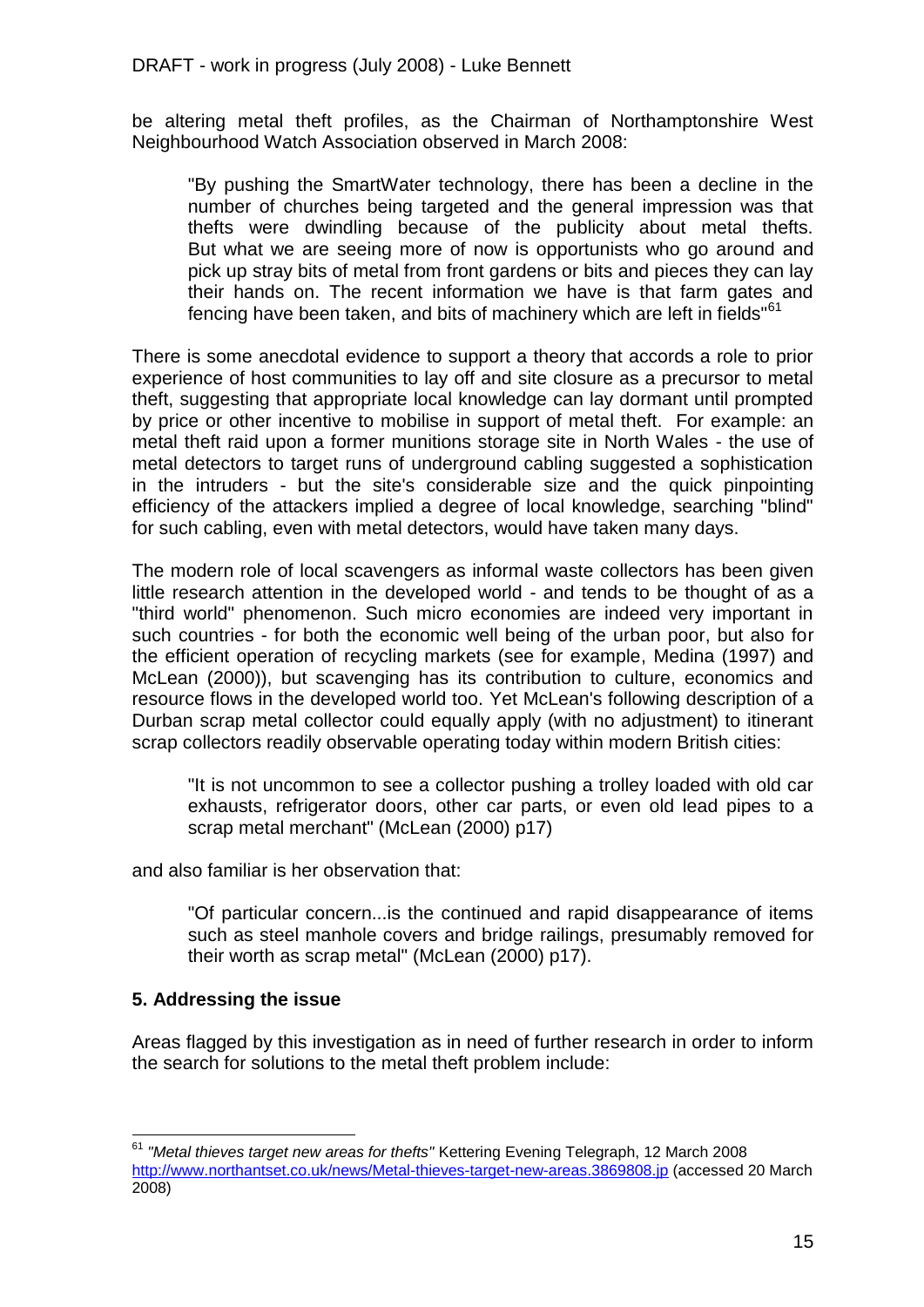- Exploration of the perception that metal theft is an "industrial north" problem - and that its patterns of occurrence match areas of deprivation, metal work heritage and/or metals recycling infrastructure. This would require systematic investigation and plotting of local patterns of copper and lead theft incidents to identify regional patterns;
- Micro-level phenomenological investigation of how locals come to learn about the opportunity of metal theft, how requisite criminal and technical skills are passed on and laundering networks developed;
- Exploring the relative contribution of various types of suspected perpetrators to the metal theft phenomenon e.g. (i) "men with vans" and environmental crime (fly tipping and gate and architectural salvage theft), (ii) tradesmen and "inside jobbers", (iii) career criminals, (iv) opportunists: junkies and children, (v) burglars, (vi) vandals;
- Investigate vulnerabilities and emerging defence strategies upon commercial and residential estates, and promote best (and cost effective) practice;
- Study how the courts deal with metal theft and how they could be encouraged to send stronger signals that the anti- social and economic costs of their pillaging will not be tolerated;
- Study risk vs reward perception amongst sub-station raiders; and
- Understand community support of metal theft and the ways in which this might be better harnessed to de-motivate potential metal thieves.

--------------------------------------------------------

#### **Bibliography**

Adamson, David (1996) *Living on the edge* Landysul, Dyfed: Gomer Press

Atwood, Roger (2004) *Stealing History - tomb raiders, smugglers and the looting of the ancient world* New York: St. Martin's Press

Barrere, Abert and Godfrey, Charles (1889) *A Dictionary of Slang, Jargon and Cant* (1889) Leland, USA

Bowers, K.J., and Johnson, S.D. (2005). *Domestic burglary repeats and spacetime clusters: the dimensions of risk.* European Journal of Criminology, 2(1), 67-92.

Camden Hotten, John (1859) *The Slang Dictionary: etymological, historical and anecdotal* London

Davies, Lynda (2007) *The Lure of Copper* in Copper Studies, February 2007 Vol 34 No 8 [\(www.crumonitor.com\)](http://www.crumonitor.com/) London: CRU International Ltd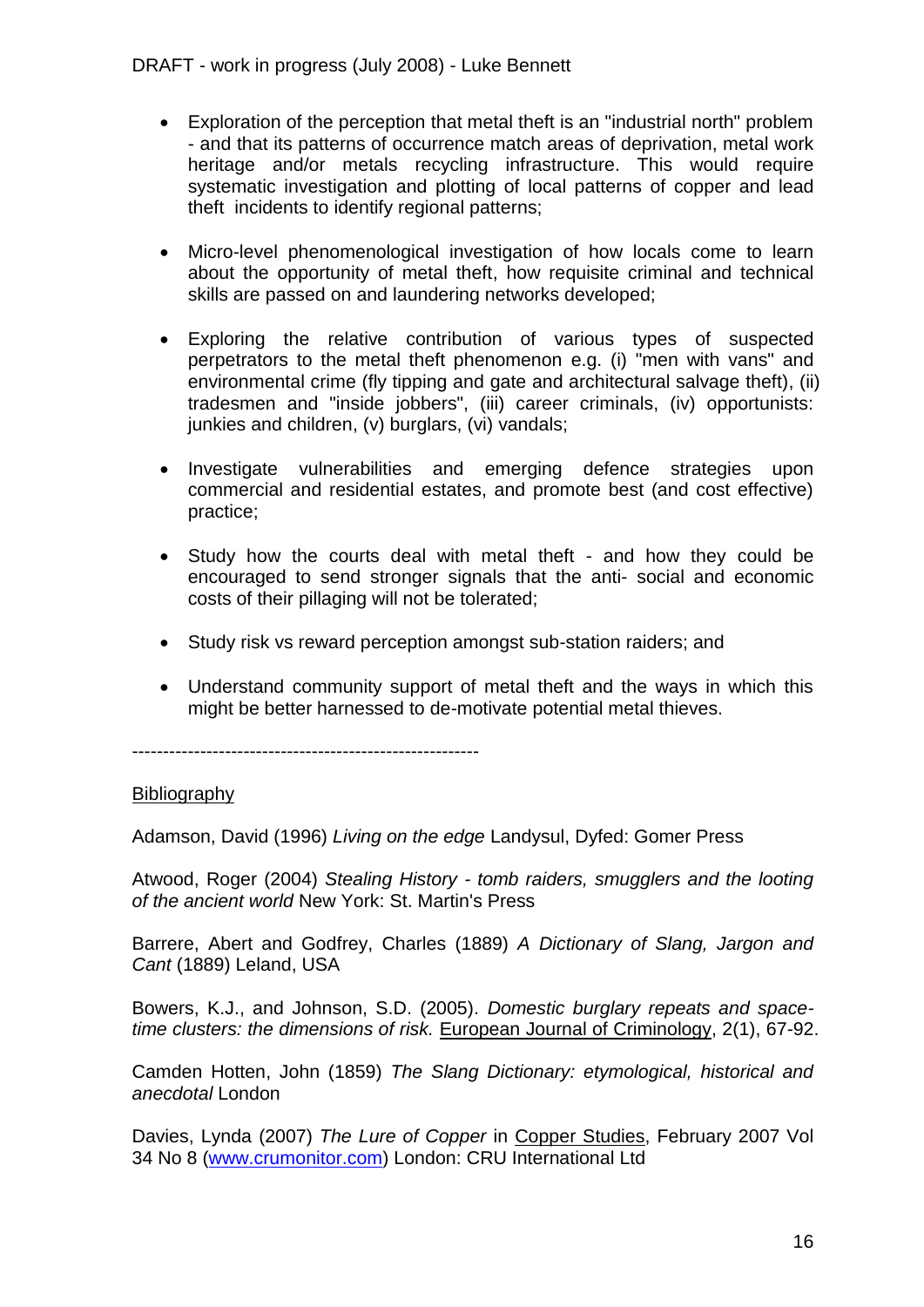Dicken, Peter (1998) *Global Shift - transforming the World Economy,* London: Paul Chapman Publishing Limited

Ecclesiastical Insurance Group (2007) *Guidance Notes - Theft of Metal*, Cheltenham: Ecclesiastical Insurance Group. Available at: [http://www.ecclesiastical.com/uploads/PDF%20-](http://www.ecclesiastical.com/uploads/PDF%20-%20Theft%20of%20Metal%20guidance%20notes_tcm9-5074.pdf) [%20Theft%20of%20Metal%20guidance%20notes\\_tcm9-5074.pdf](http://www.ecclesiastical.com/uploads/PDF%20-%20Theft%20of%20Metal%20guidance%20notes_tcm9-5074.pdf)

Grose, Francis (1788) *A Classical Dictionary of the Vulgar Tongue*, London: S.Hooper

Johnston, Valerie; Leitner, Maria; Shapland, Joanna; Wiles, Paul (1994) *Crime On Industrial Estates* Police Research Group, Crime Prevention Unit Series: Paper No.54 London: Home Office Police Department

Knox, Amanda (2007) *Secondary Metal Recyclers & Copper Theft - Strategic Assessment*, Florida Department of Law Enforcement (unpublished), available at: [http://www.fdle.state.fl.us/FCJEI/Analyst\\_Info/Analyst%20Academy/Class%206%2](http://www.fdle.state.fl.us/FCJEI/Analyst_Info/Analyst%20Academy/Class%206%20Assessments/Class%208%20Assessments/Knox%20Assessment%20Paper.pdf) [0Assessments/Class%208%20Assessments/Knox%20Assessment%20Paper.pdf](http://www.fdle.state.fl.us/FCJEI/Analyst_Info/Analyst%20Academy/Class%206%20Assessments/Class%208%20Assessments/Knox%20Assessment%20Paper.pdf)

Landau, Norma (2005 ) *Summary Conviction and the Development of the Penal Law* in Law and History Review Vol 23, No. 1 (Spring 2005) <http://www.historycooperative.org/journals/lhr/23.1/landau.html>

Manser, Roger (1993) *The Squandered Dividend - the free market and the environment in Eastern Europe* London: Earthscan

Medina, Martin (1997) *Informal Recycling and Collection of Solid Wastes in Developing Countries: Issues and Opportunities* UNI/IAS Working Paper No. 24. Tokyo, Japan: The United Nations University - Institute of Advanced Studies

McIntosh, Mary (1976) *Thieves and Fences: Markets and Power in Professional Crime* in British Journal of Criminology Vol.16 No.3 July 1976 pp257 - 266.

McLean, Michelle (2000) *Informal waste collection: a matter of survival for the urban poor* in Africanus - The Journal of Development Administration Vol 30 No.2 South Africa: University of South Africa

Money, D.C. (1990) *China - the land and the people,* London: Evans Brothers Limited

Nabours, Robert E., Fish, Raymond M., Hill, Paul F. (2004) *Electrical Injuries: Engineering, Medical and Legal Aspects* Tucson Arizona, USA: Lawyers & Judges Publishing

Rennie Short, John (2001) *Global Dimensions - Space, Place and the Contemporary World*, London: Reaktion Books

Roggio, A (1998) *Thieves find some scrap not worth stealing* American Metal Market (USA). Vol. 106, Metals Recycling Suppl , pp. 5. 14 Oct. 1998